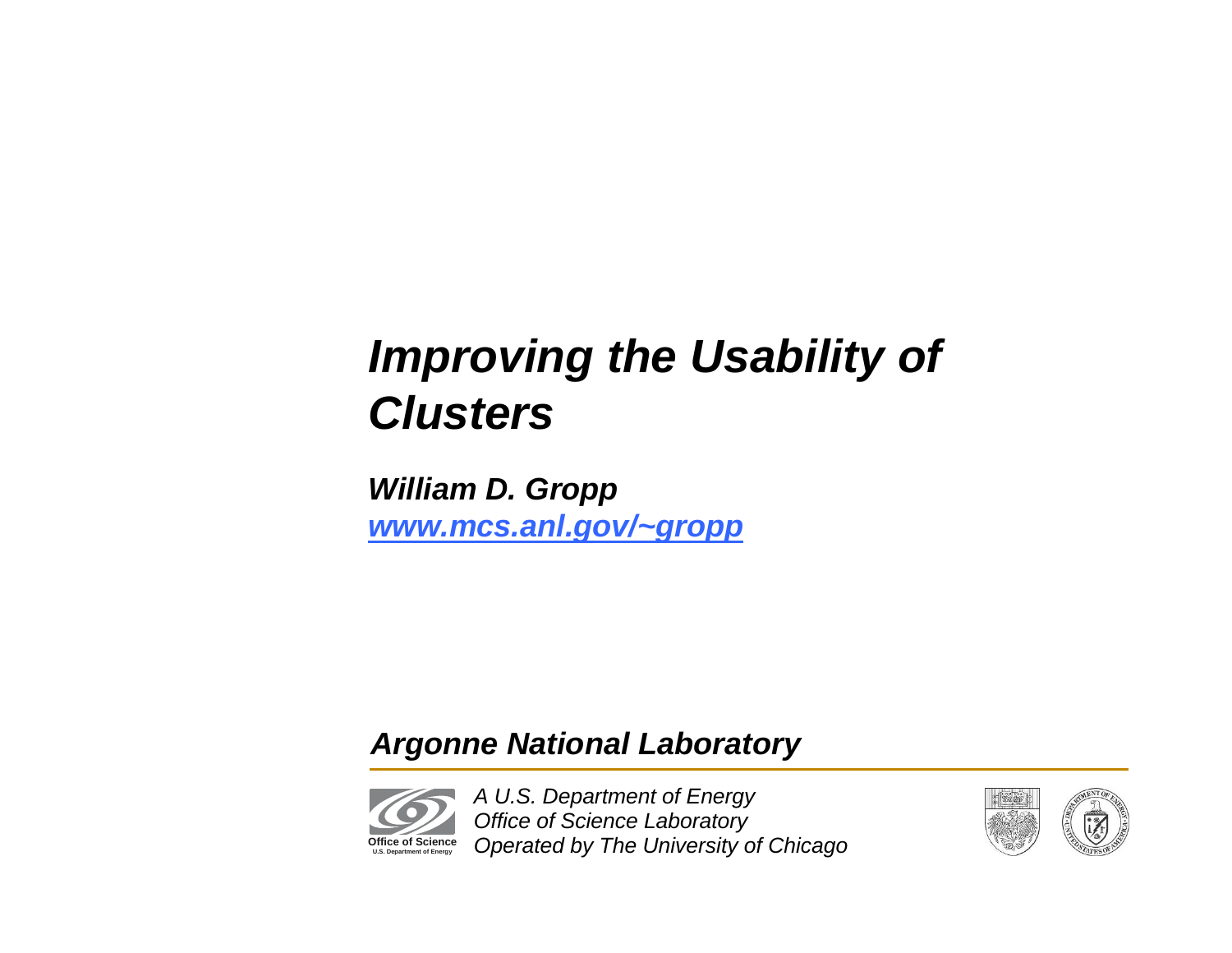# *A Usability Journey*

#### •**Clusters are used by more people than ever**

-But not everyone is enjoying the experience :)

#### •**Single node performance**

-Performance is the reason for (many) clusters

#### $\bullet$ **Parallel performance**

-Scalable operations

#### •**Managing 1000 nodes as one machine**

-Getting away from O(p) files, steps, connections, …

#### $\bullet$ **Building components**

- -Commoditization of software
- $\bullet$  **Challenges**
	- -See you in Barcellona!



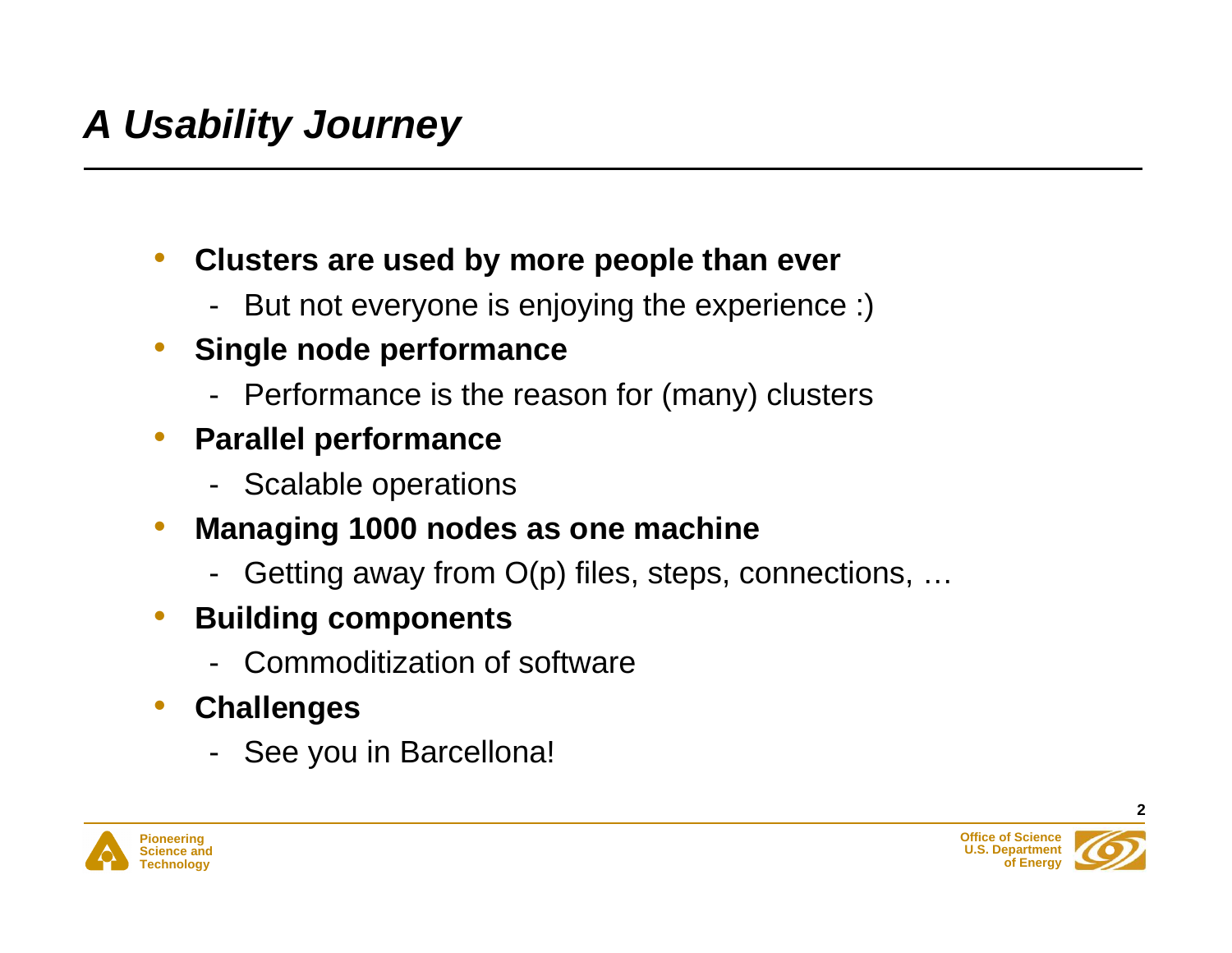





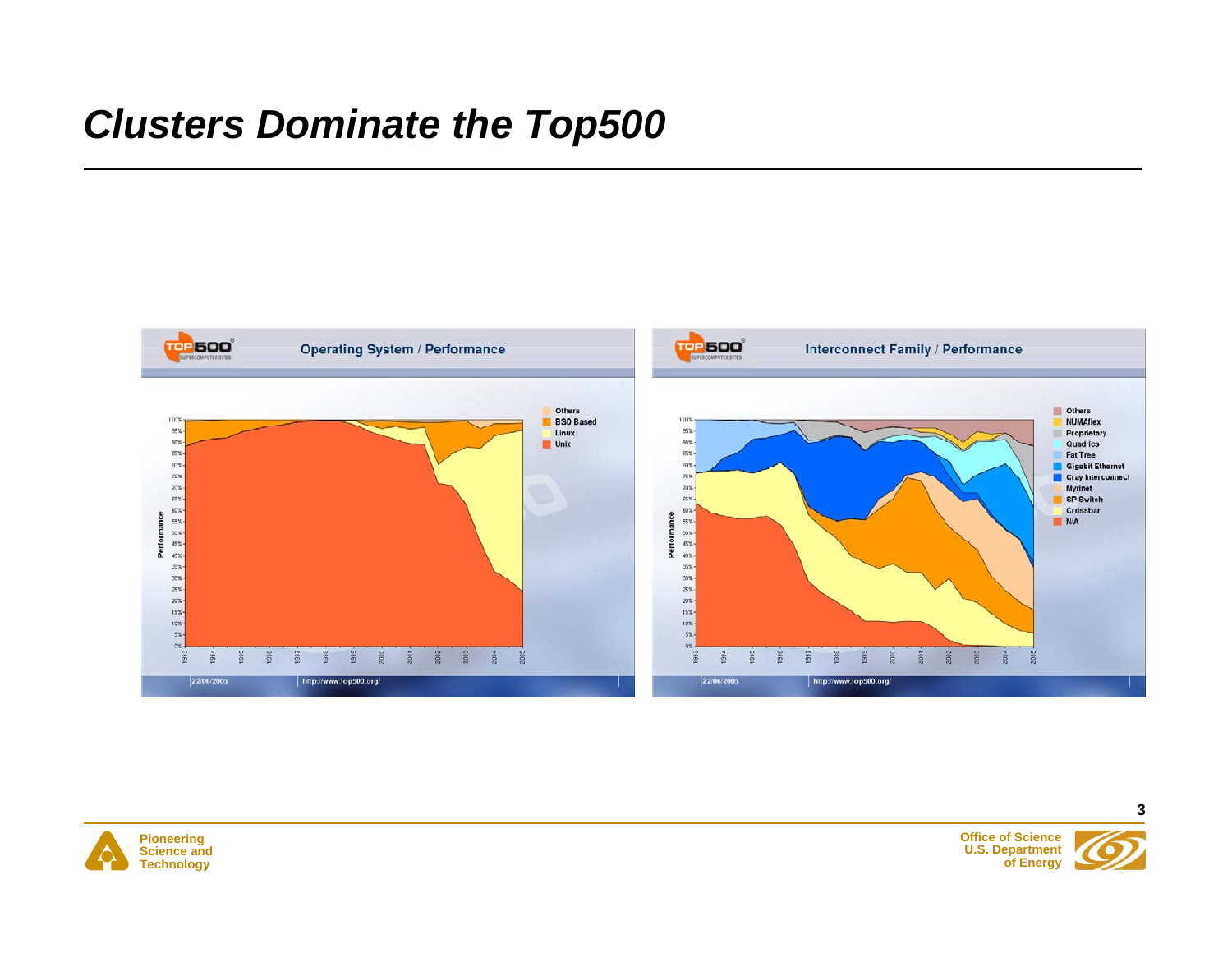### *Clusters Face Competition on the Top500*







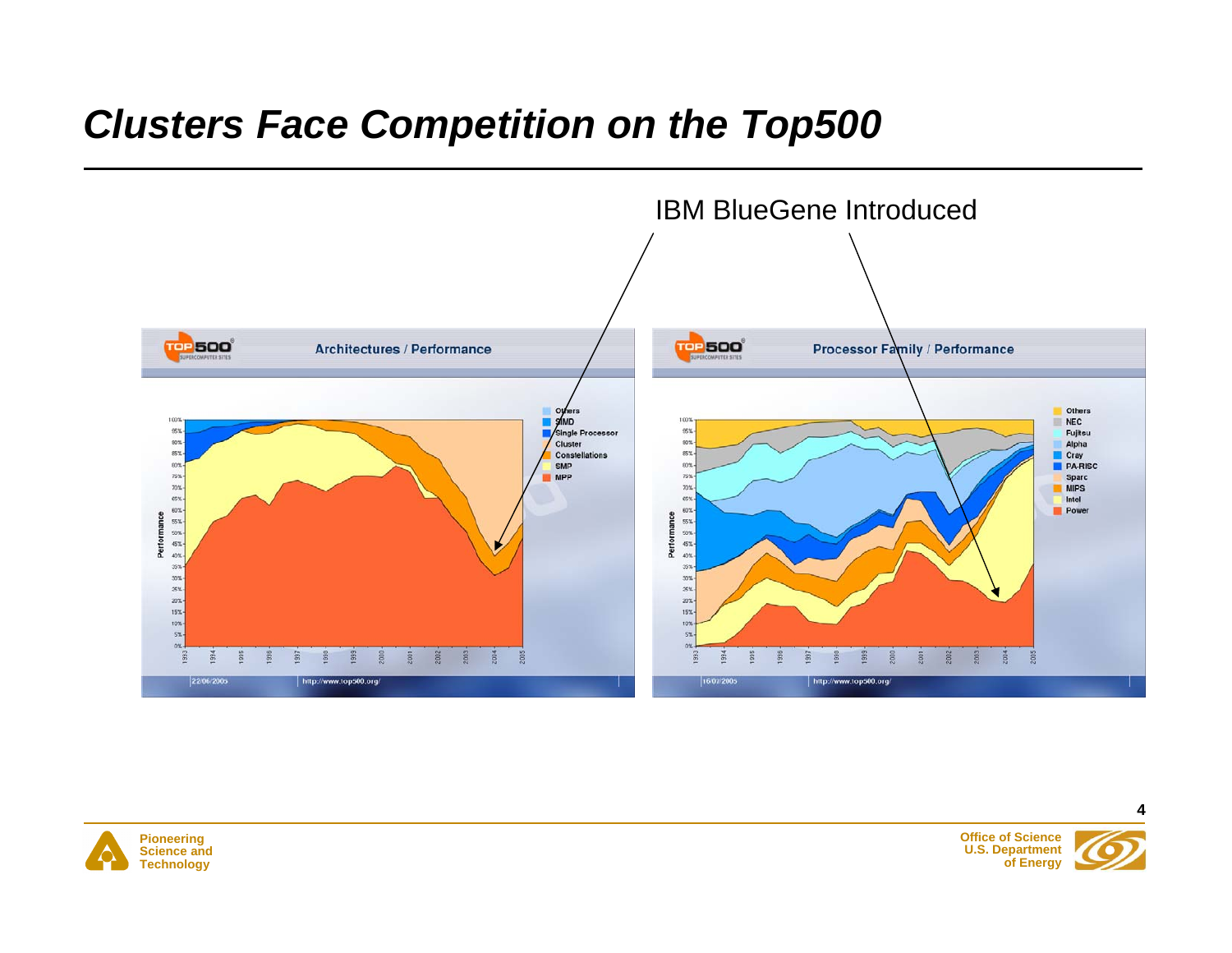- • **No one (well, almost no one) writes parallel programs or builds clusters for the fun of it**
	- -Getting more performance is the reason for having a cluster
	- -Applications may get as little as 5% of peak performance
	- -Often blamed on "the parallel computer"
- • **The fastest way to improve the performance of a parallel application is to speed up the single-node performance**
	- -Of course, this decreases the scalability of the code



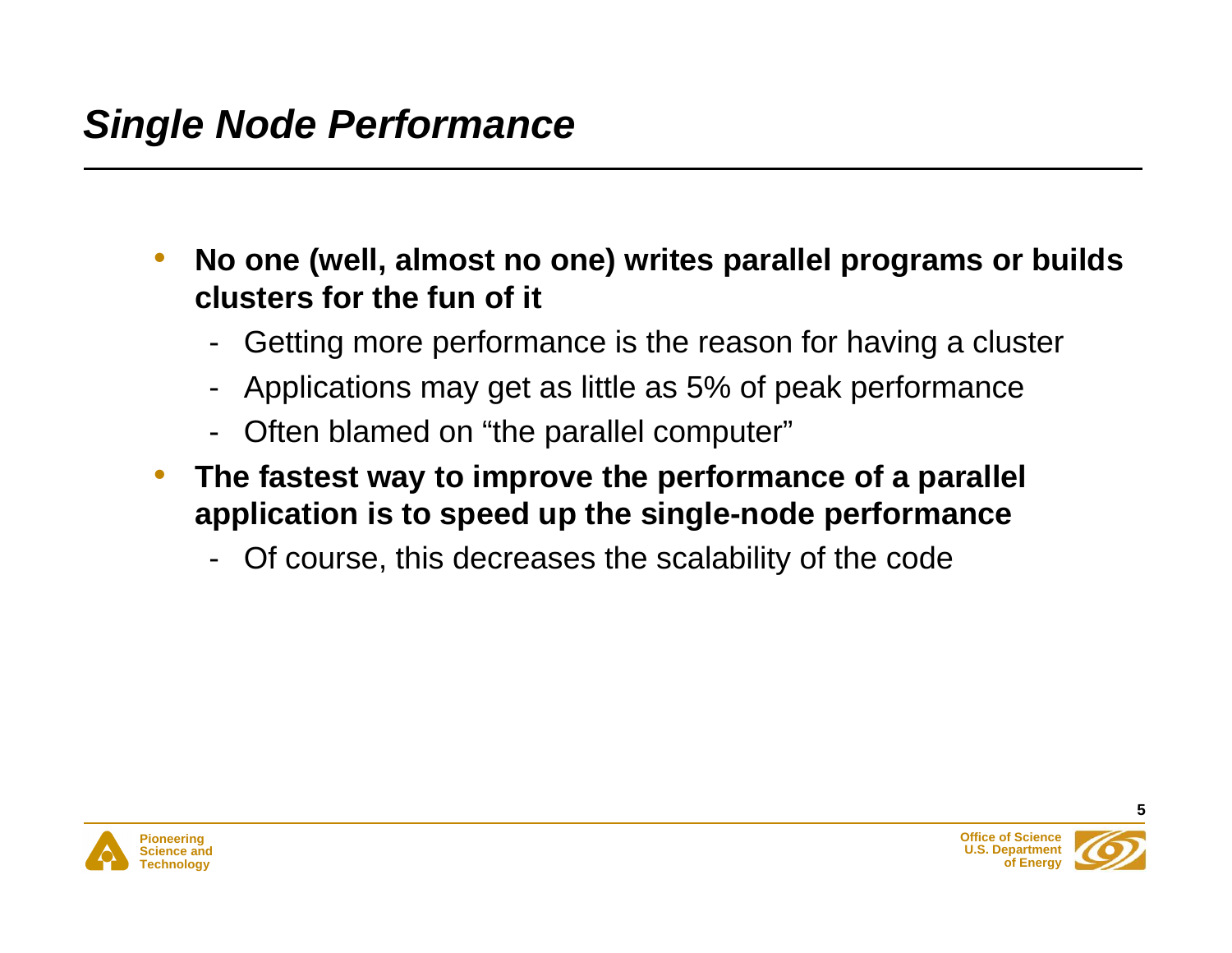

**Office of Science U.S. Department of Energy**

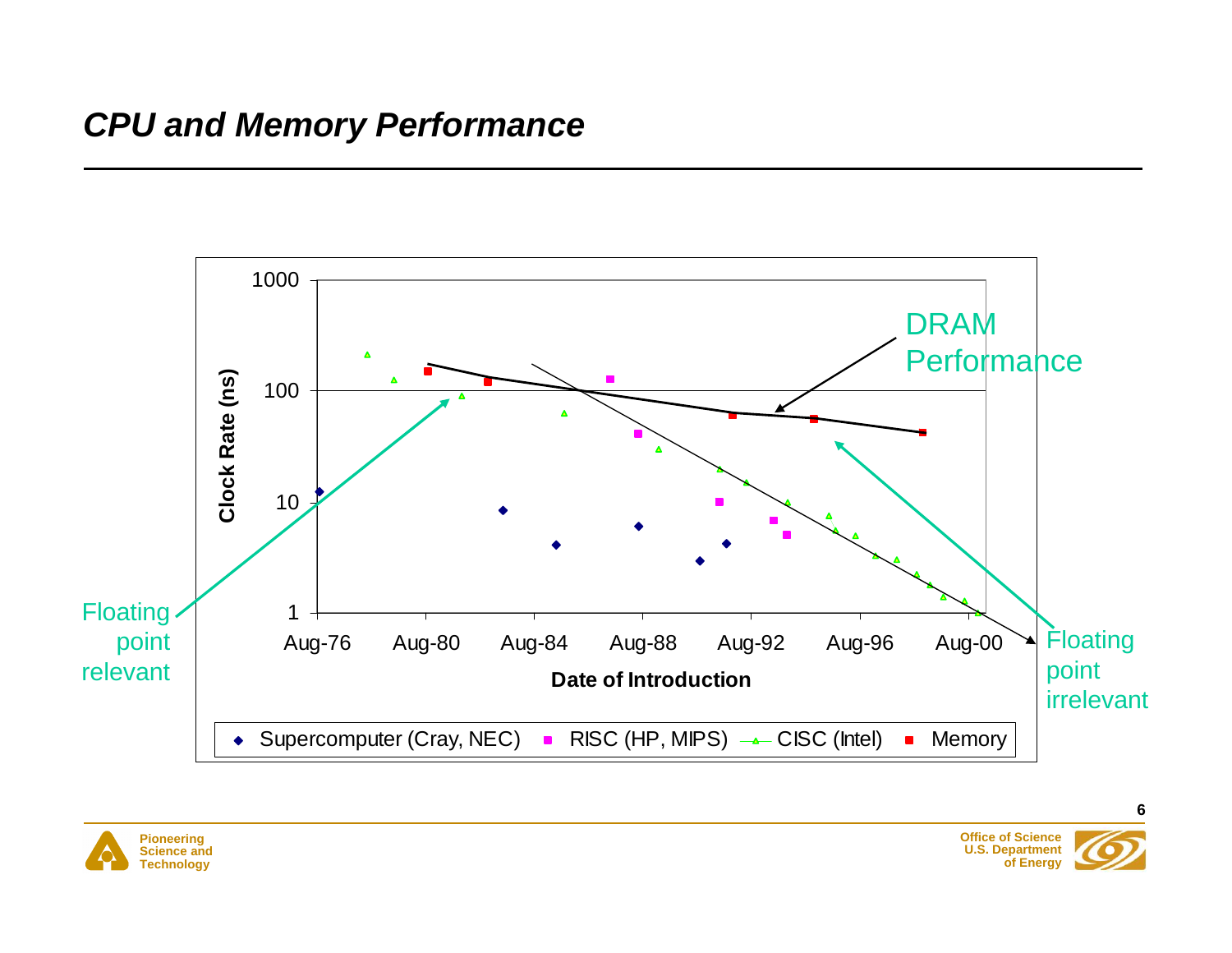## *Consequences of Memory/CPU Performance Gap*

- • **Performance of an application may be limited by memory bandwidth or latency rather than CPU clock**
- $\bullet$  **"Peak" performance determined by the resource that is operating at full speed for the algorithm**
	- -Often memory system (STREAM numbers)
	- Sometime instruction rate/mix
- $\bullet$  **For example, sparse matrix-vector operation performance is best estimated by using STREAM performance**
	- - Note that STREAM performance is delivered performance to a Fortran or C program, not memory bus rate time width



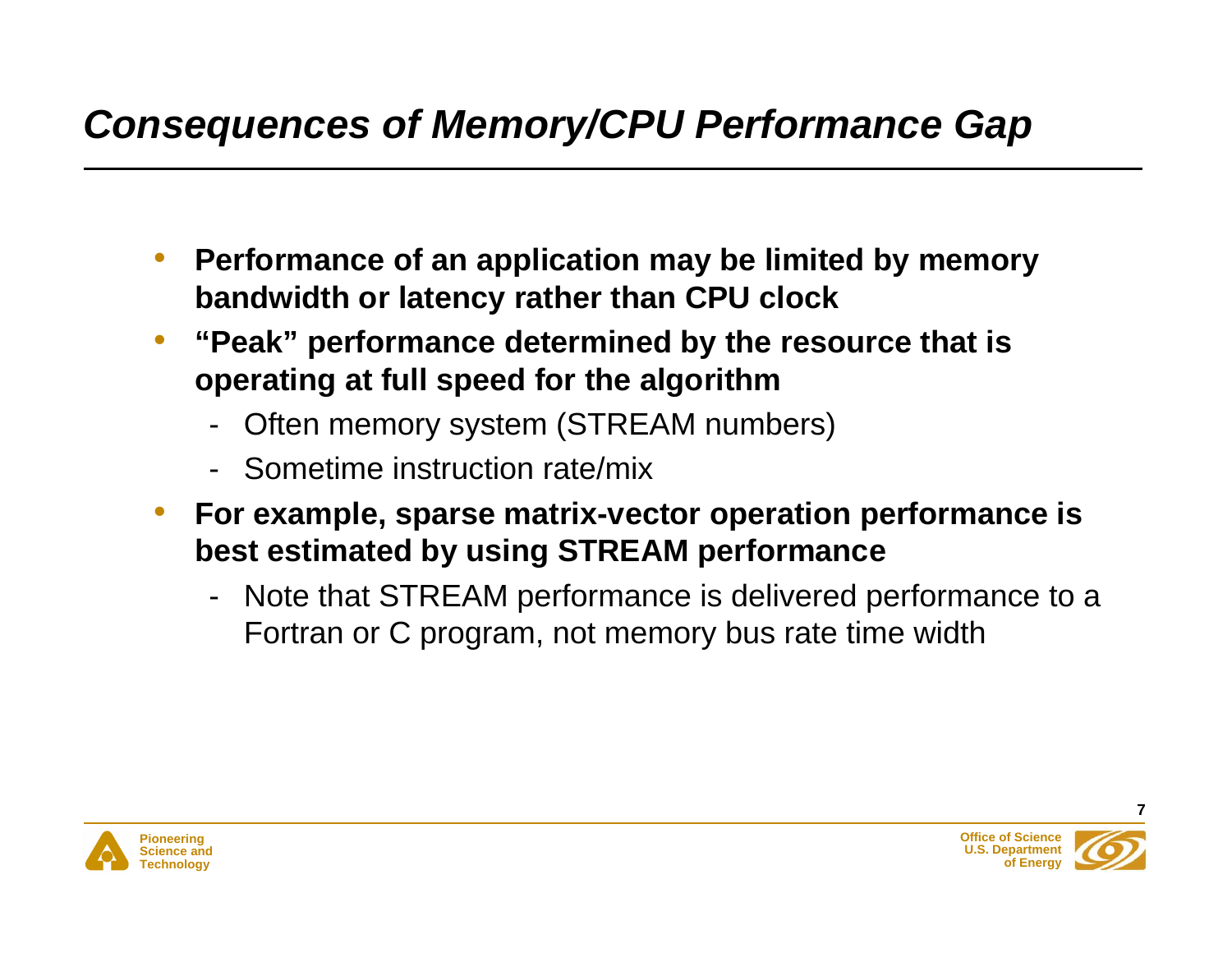### *Realistic Measures of Peak Performance*

*Sparse Matrix Vector Product one vector, matrix size, m = 90,708, nonzero entries nz = 5,047,120*





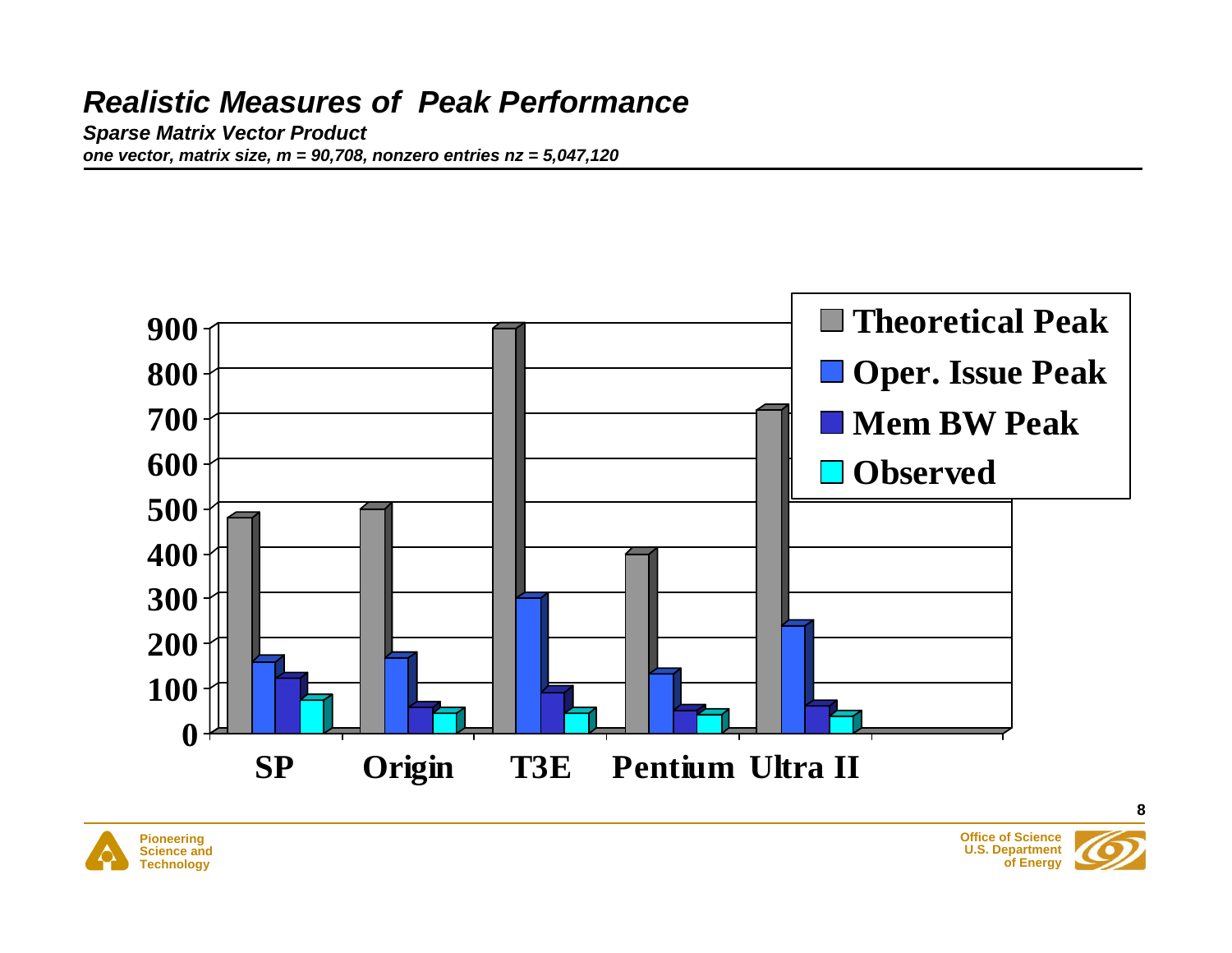### *What About CPU-Bound Operations?*

#### $\bullet$ **Dense Matrix-Matrix Product**

- -Most studied numerical program by compiler writers
- -Core of some important applications
- - More importantly, the core operation in High Performance Linpack (HPL)
- -Should give optimal performance…



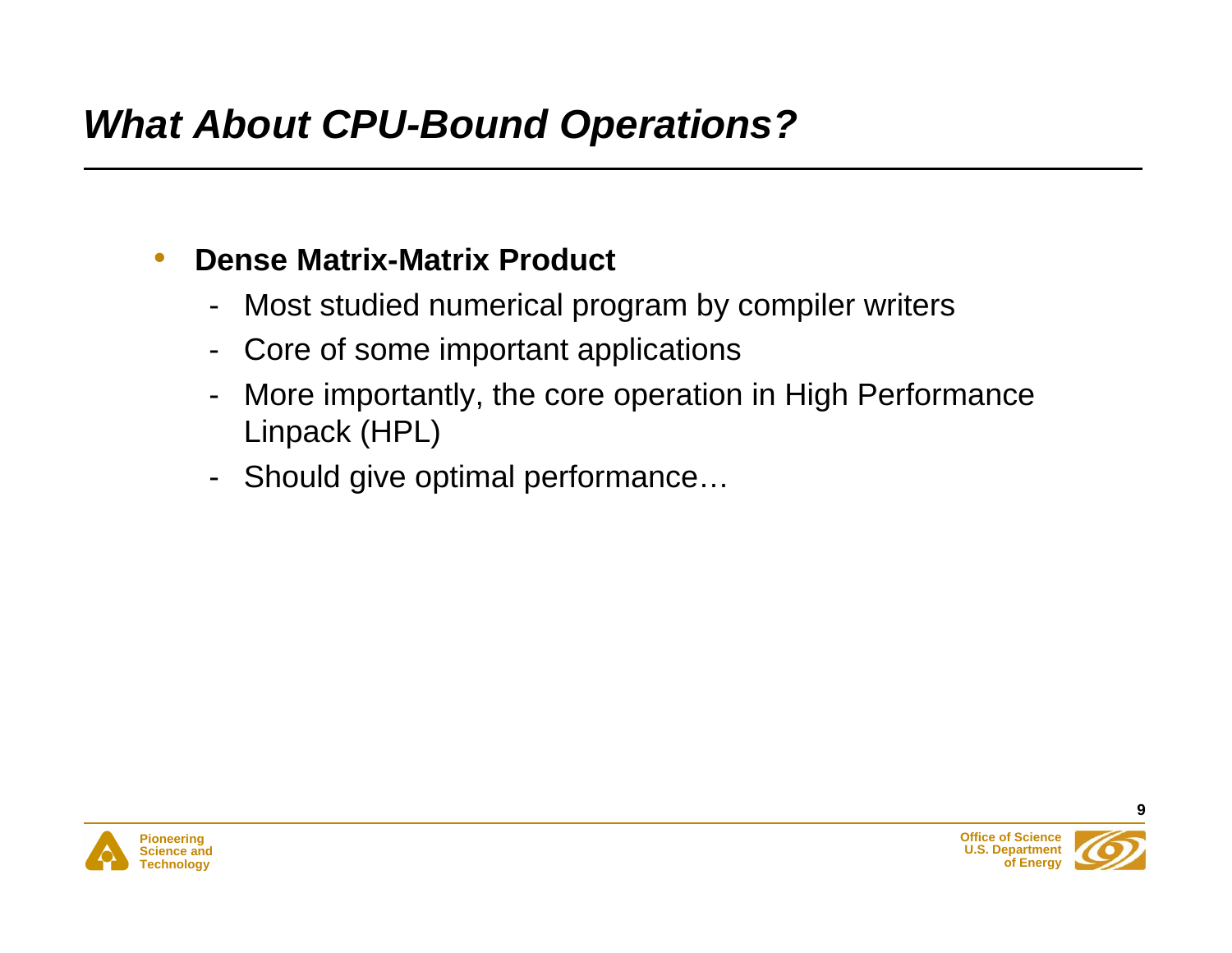

**10** Enormous effort required to get good performance



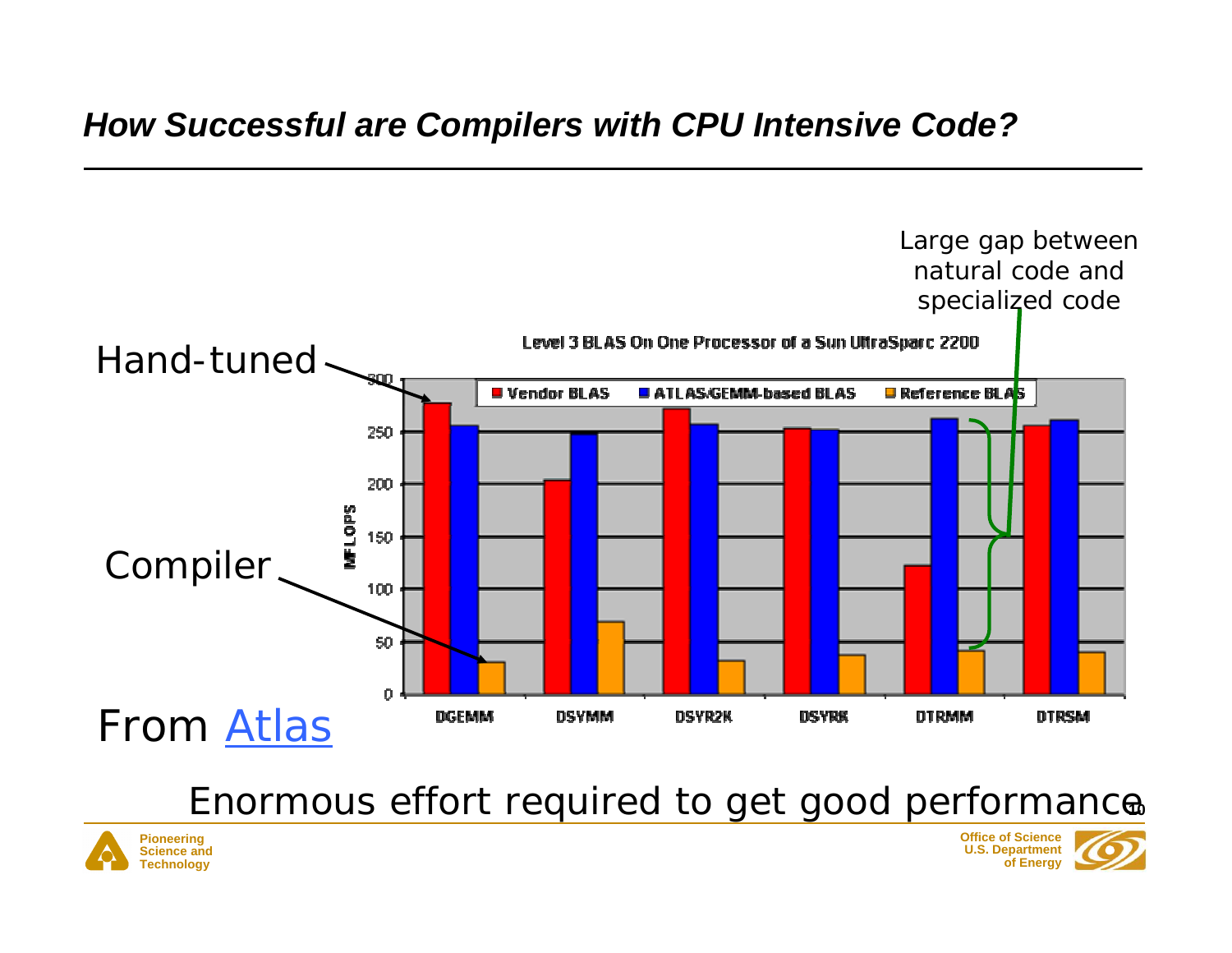### *One Approach to Improving Performance Productivity: Source Annotations*

- • **On BG/L, use of the second FPU requires that data be aligned on 16-byte boundaries**
- $\bullet$  **Source code requires nonportable pseudo-functions (\_\_alignx(16,var))**
- • **By using simple, commentbased annotations, speeds up triad by 2x while maintaining portability and correctness**

```
void triad(double *a, double *b,
           double *c, int n)
{
  int i;
  double ss = 1.2;
  /* --Align;;var:a,b,c;; */
  for (i=0; i<n; i++)
    a[i] = b[i] + ss*c[i];
  /* --end Align */
}
```
**Pioneering Science andTechnology**



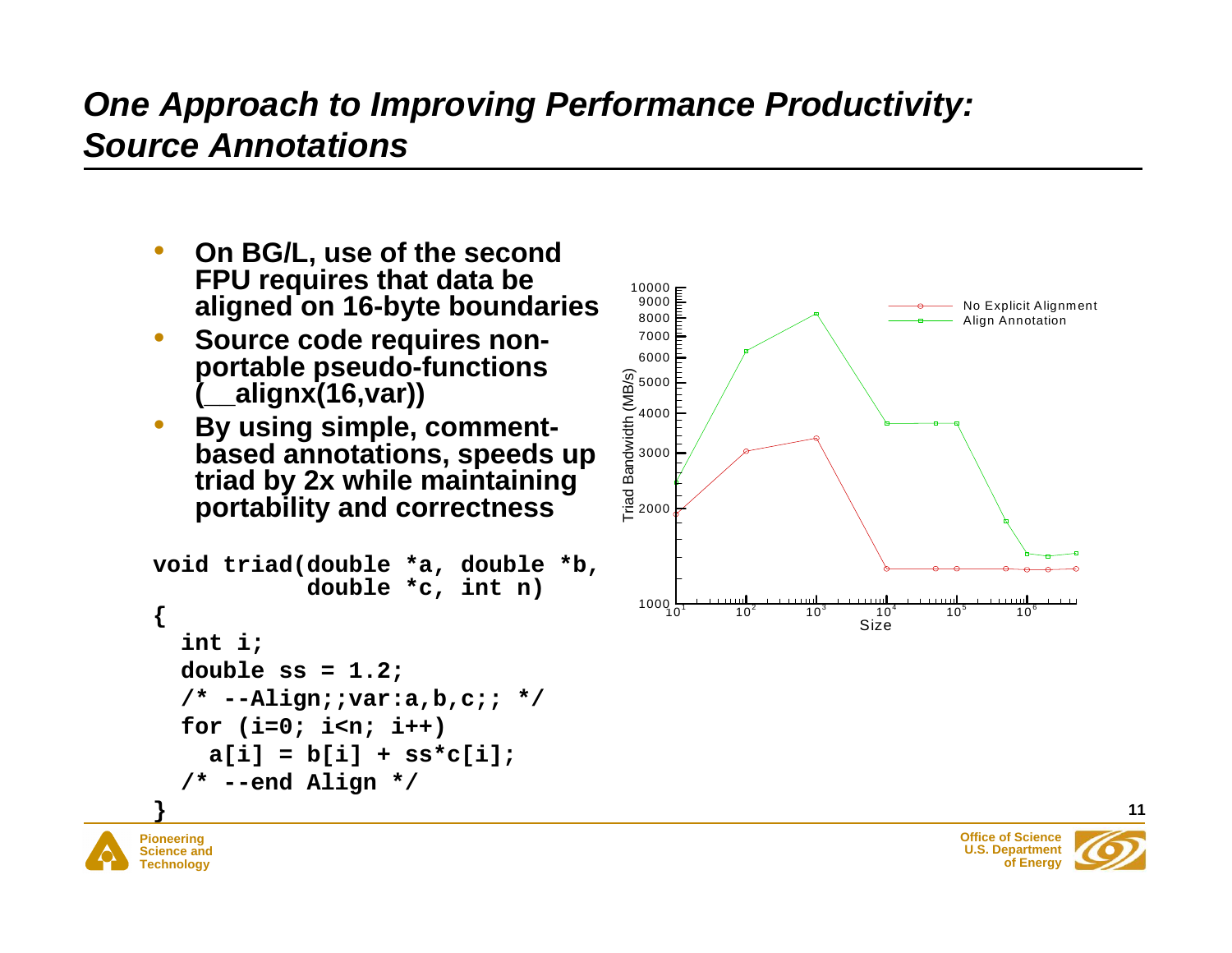### *Percent of Peak for HPL in Clusters*





- $\bullet$  **Percent of peak 2002 — 2005, for Intel Processors**
- • **In 2002**
	- Many systems using Ethernet (not even "Fast" Ethernet)
- • **In 2005**
	- - Most systems clustered around the same "typical" percent of peak (65%)
	- - Infiniband, Myrinet, Quadrics dominate at 80%+ of peak
	- - Even for HPL, the network does matter…



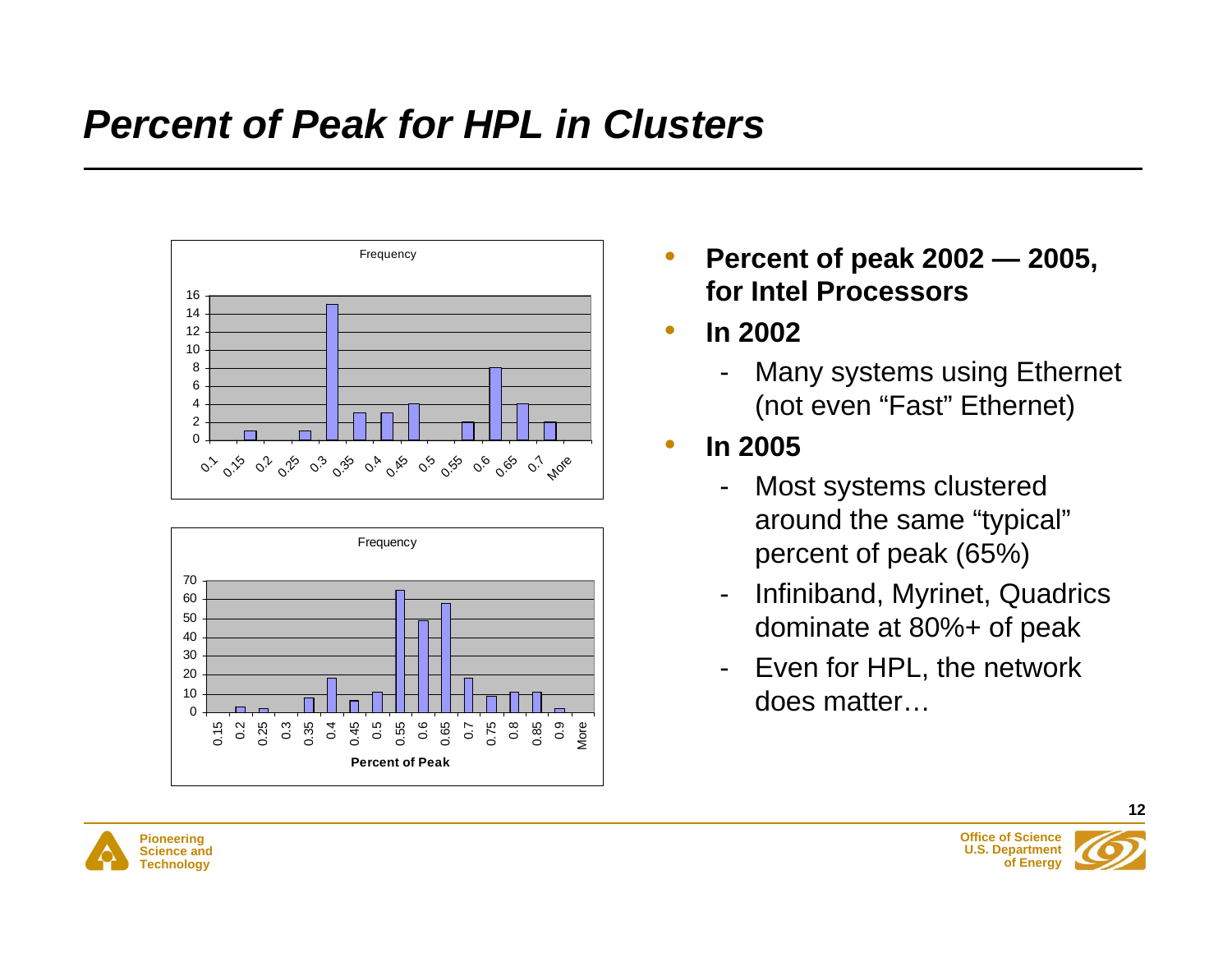### *Trends in Scale*



### Processor count for Top500 by Interconnect

### Processor Count for Top500





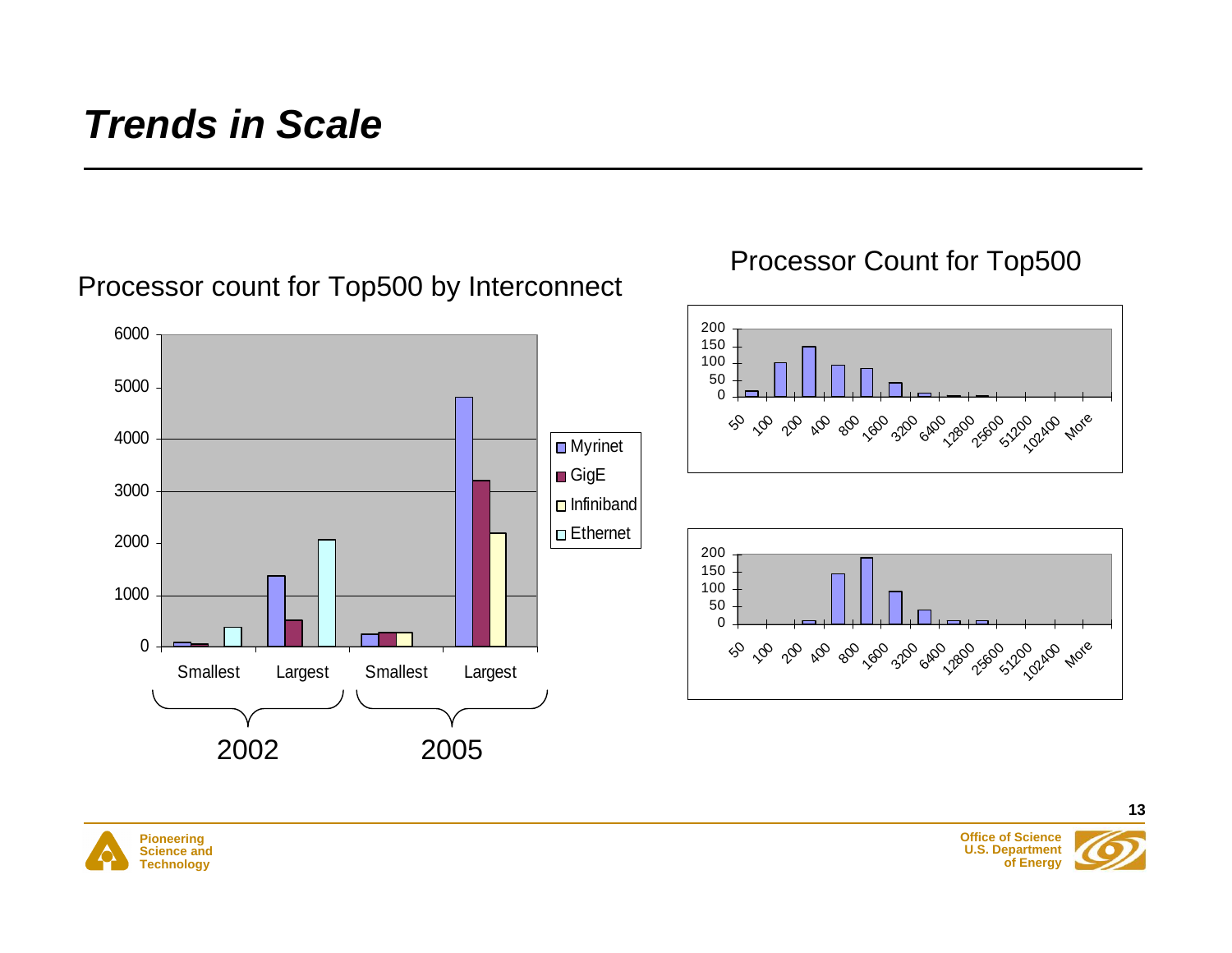#### •**Scale of systems continues to increase**

 Solutions that are adequate for 10-100 inadequate for 1000-10000 nodes

#### •**Consequences**

- Physics sets a lower bound on latency
- Maintaining consistency between different storage objects
	- *E.g., files, memory within a parallel application*
- Non-scalable operations become an issue
- View cluster as single computer (system) not a gathering of individuals
- Cluster versus collection
	- *Collection – used individually by users but managed collectively by admins*
	- *Cluster – used collectively by users (e.g., MPI programs)*



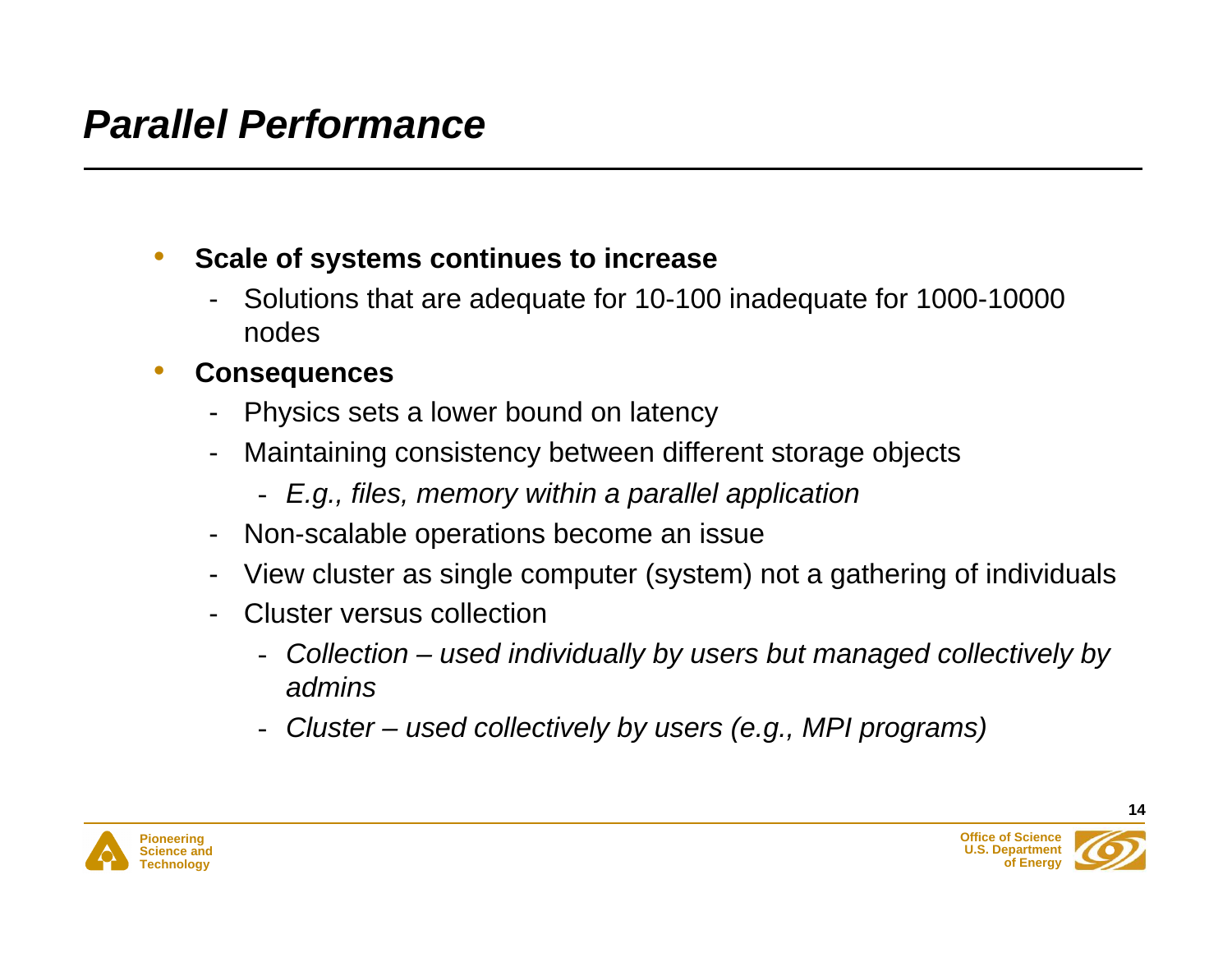### *The Dimensions of a Typical Cluster*

- •**6.1 m x 2.1 m x 1m**
- • **1-norm size (airline baggage norm) = 9.2m**
- $\bullet$  **At 2.4Ghz, = 74 cycles (49 x 17 x 8)**
- $\bullet$  **Real distance is greater**
	- -Routes longer
	- - Signals travel slower than light in a vacuum
- • **A "remote put" must cost > 74 cycles**
	- No clever trick will fix this





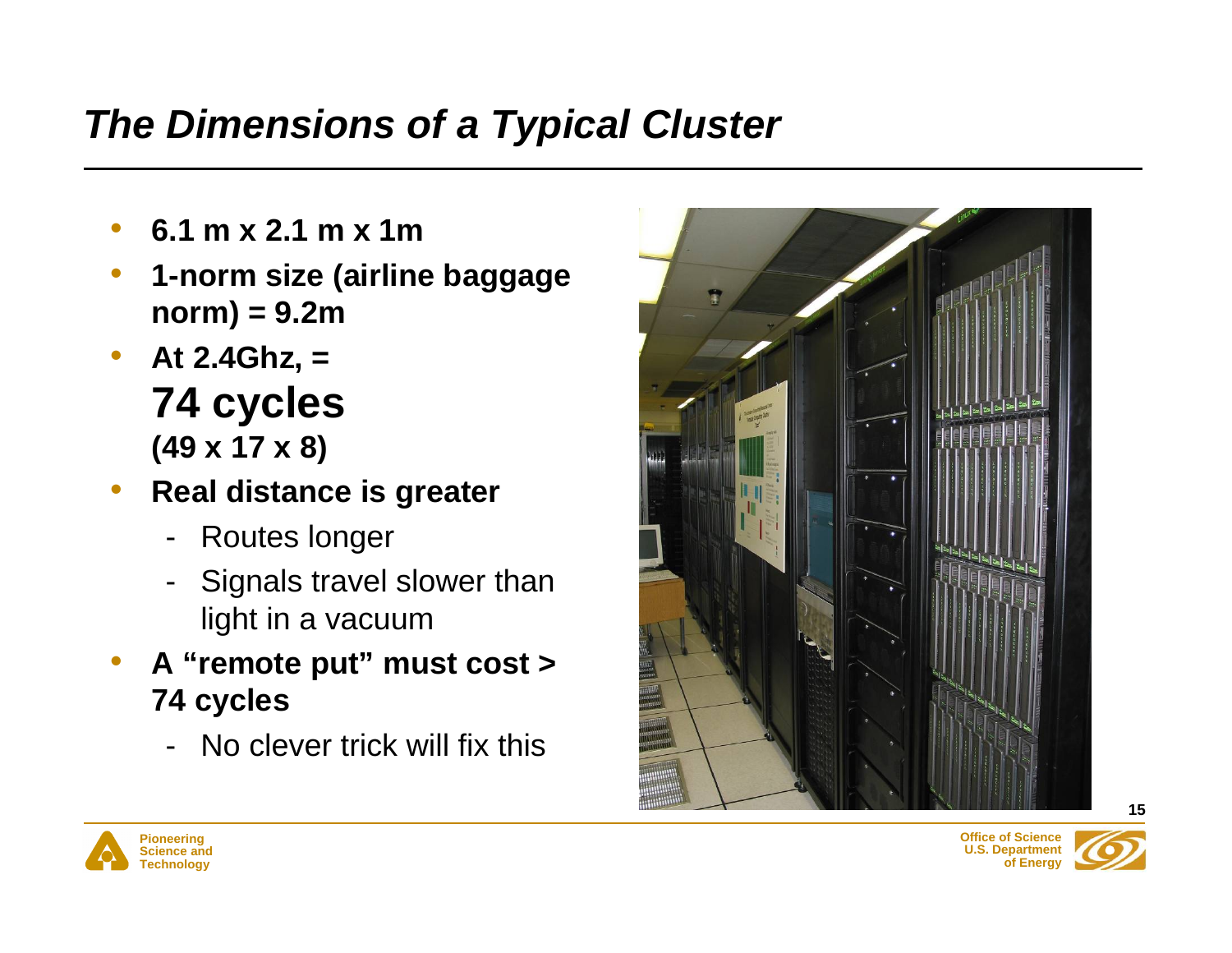### *Why Intrinsically Scalable Semantics?*

- • **Large systems cannot be handled process by process**
	- - What is easy for 10, works for 100, and works awkwardly for 1000 will fail for 10000
		- *Race conditions*
		- *Resource limits*
		- *Serialization*

#### •**Large systems are being built**

- Cray Red Storm has over 10000 nodes
- Several QCDOC systems at this scale
- IBM Blue Gene/L has 64Knodes





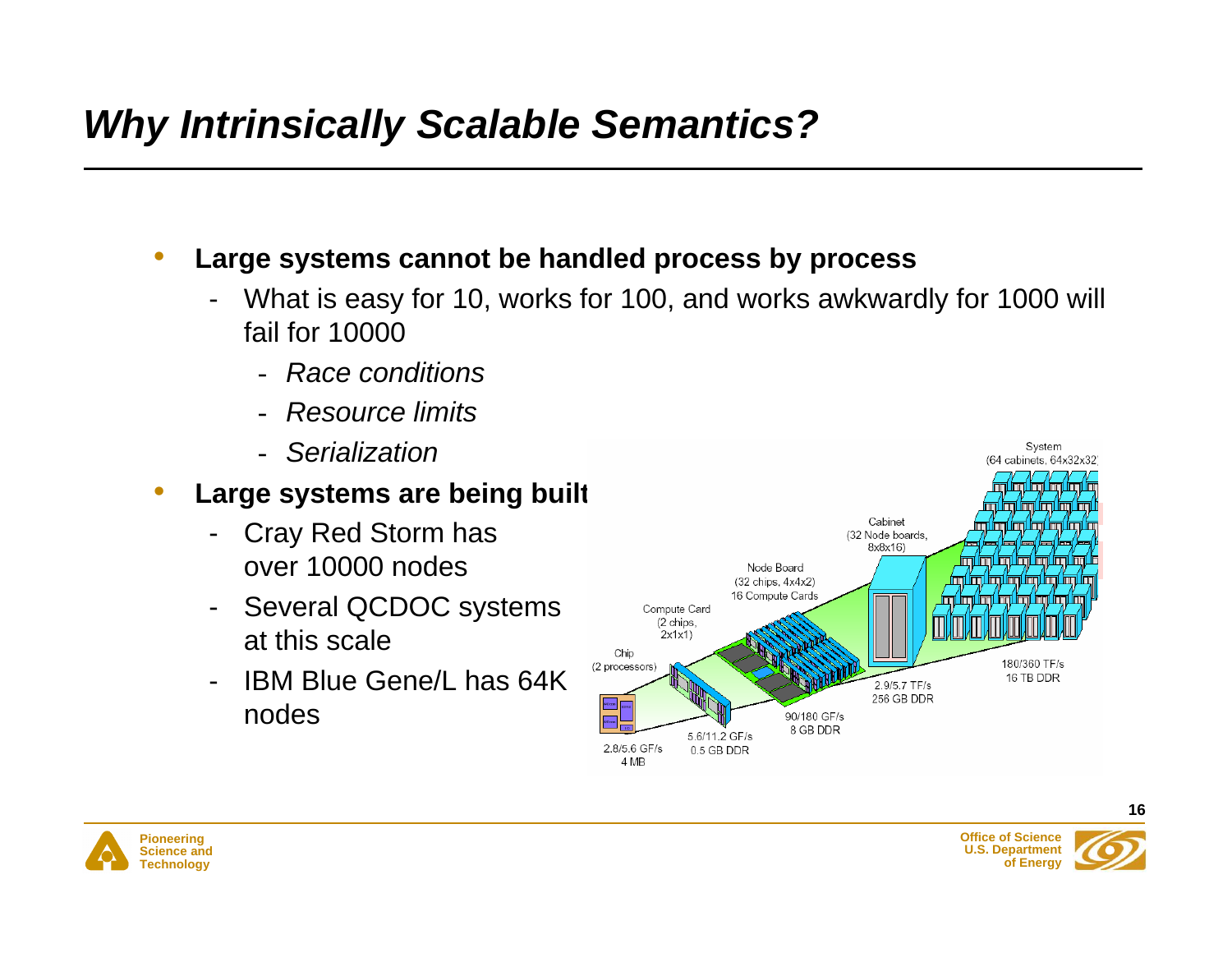### *How Do We Achieve Intrinsic Scalability?*

- •**Operations must be collective**
- • **Must not enumerate members of set of cooperating processes/threads**
- •**Semantics of operations must prevent race conditions**
- • **Semantics of operations must be achievable with reasonable implementation effort**
	- - If effort is large, the implementation is likely to be slow
		- - *Remember the rule for project goals: fast, correct, or on-time – pick at most two*
- • **An example of a troublesome model: POSIX I/O**
	- - Motivated by the best of intentions (as in "the road to hell is paved with")



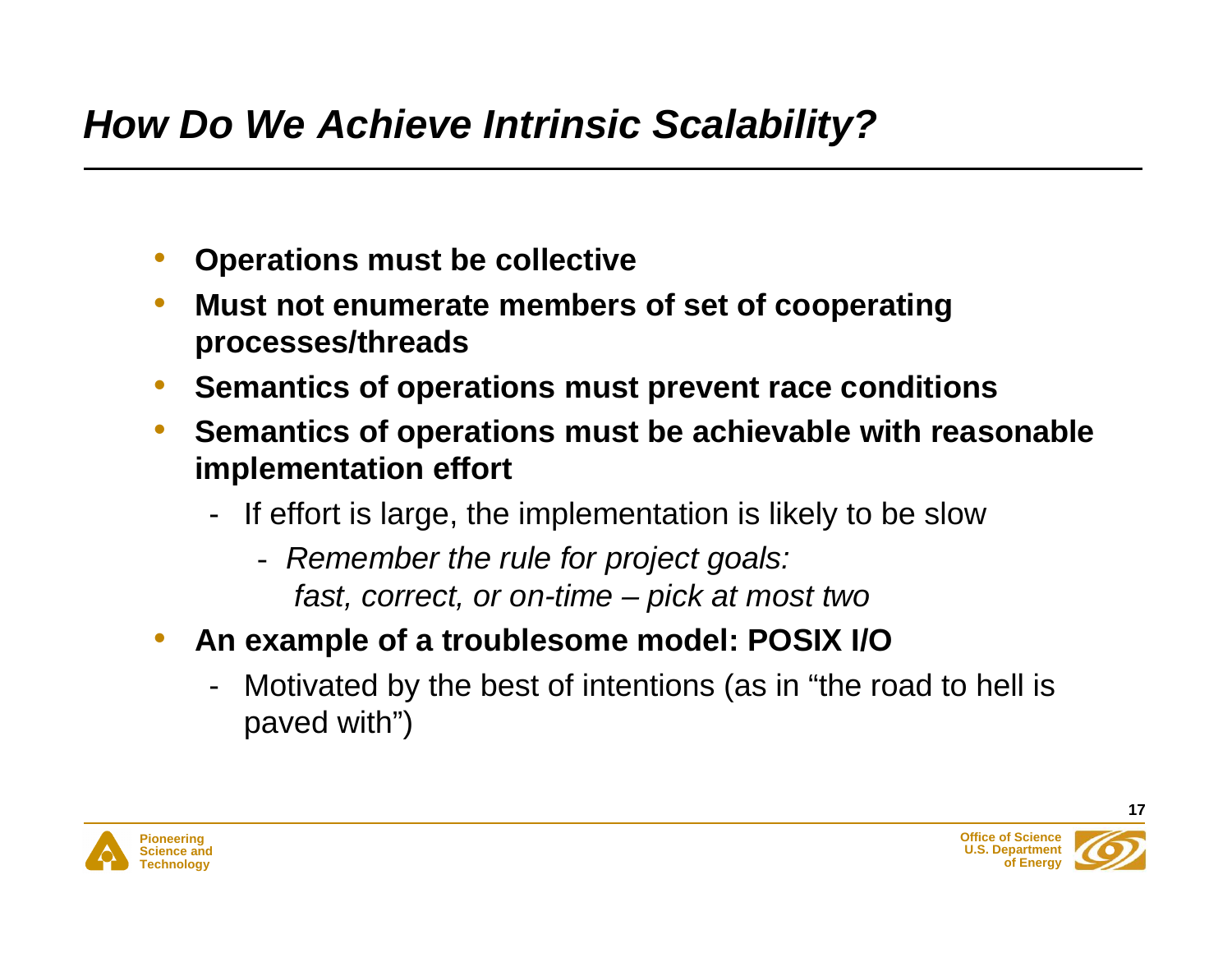- $\bullet$  **All writes visible to all processes immediately**
	- - Write by one process can be read immediately by another process
	- -Essentially sequential consistency for I/O operations
- $\bullet$  **Severe performance problems**
	- NFS is not POSIX
		- -*Precisely because of the performance problems*
	- Essentially a cache-consistency problem, with no hardware support
		- *NFS chose incoherent caches (!)*



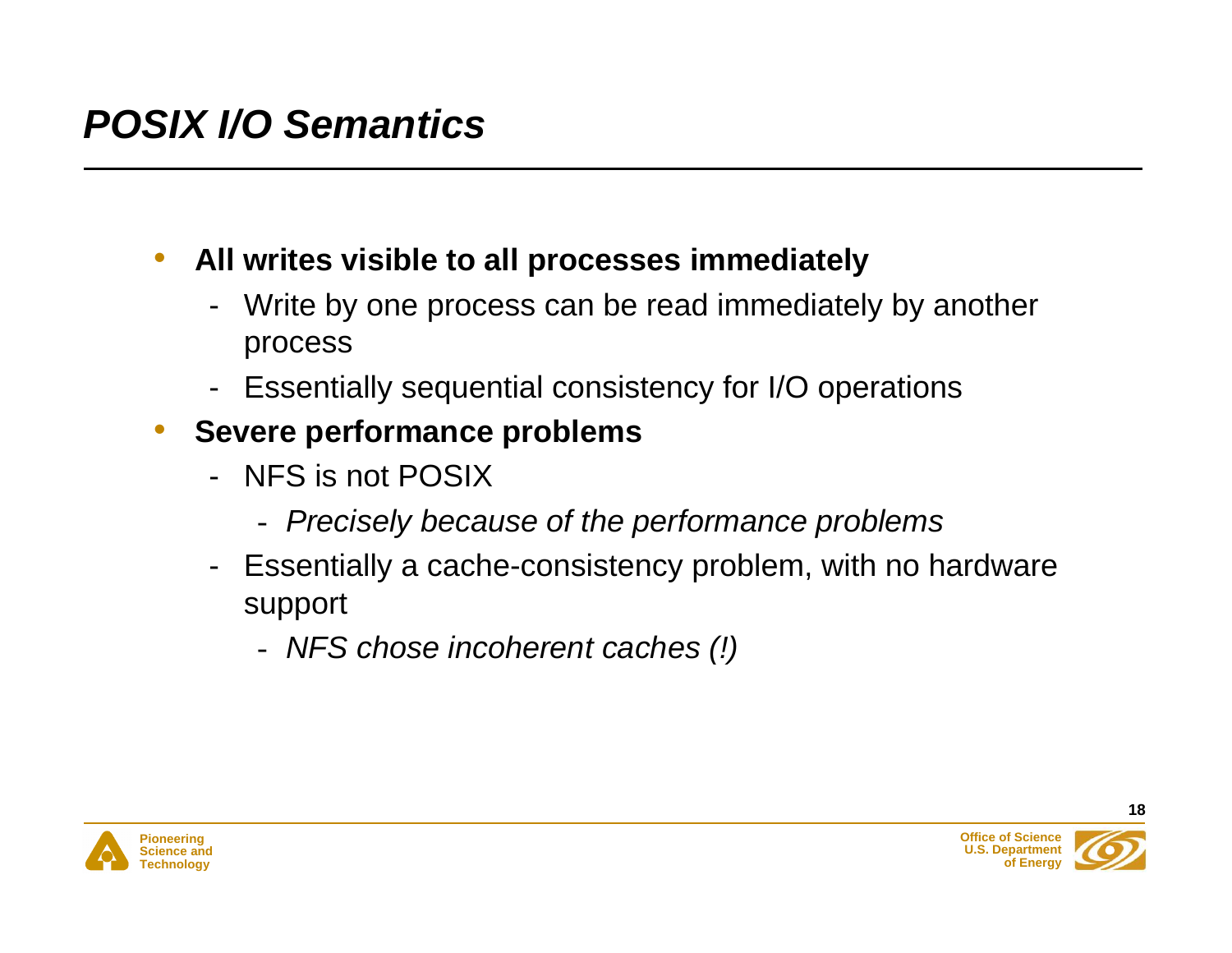#### $\bullet$ **Writes to disjoint parts of the same file may be lost**

- -File operations on are a block basis
- -Programmer has no control over blocking



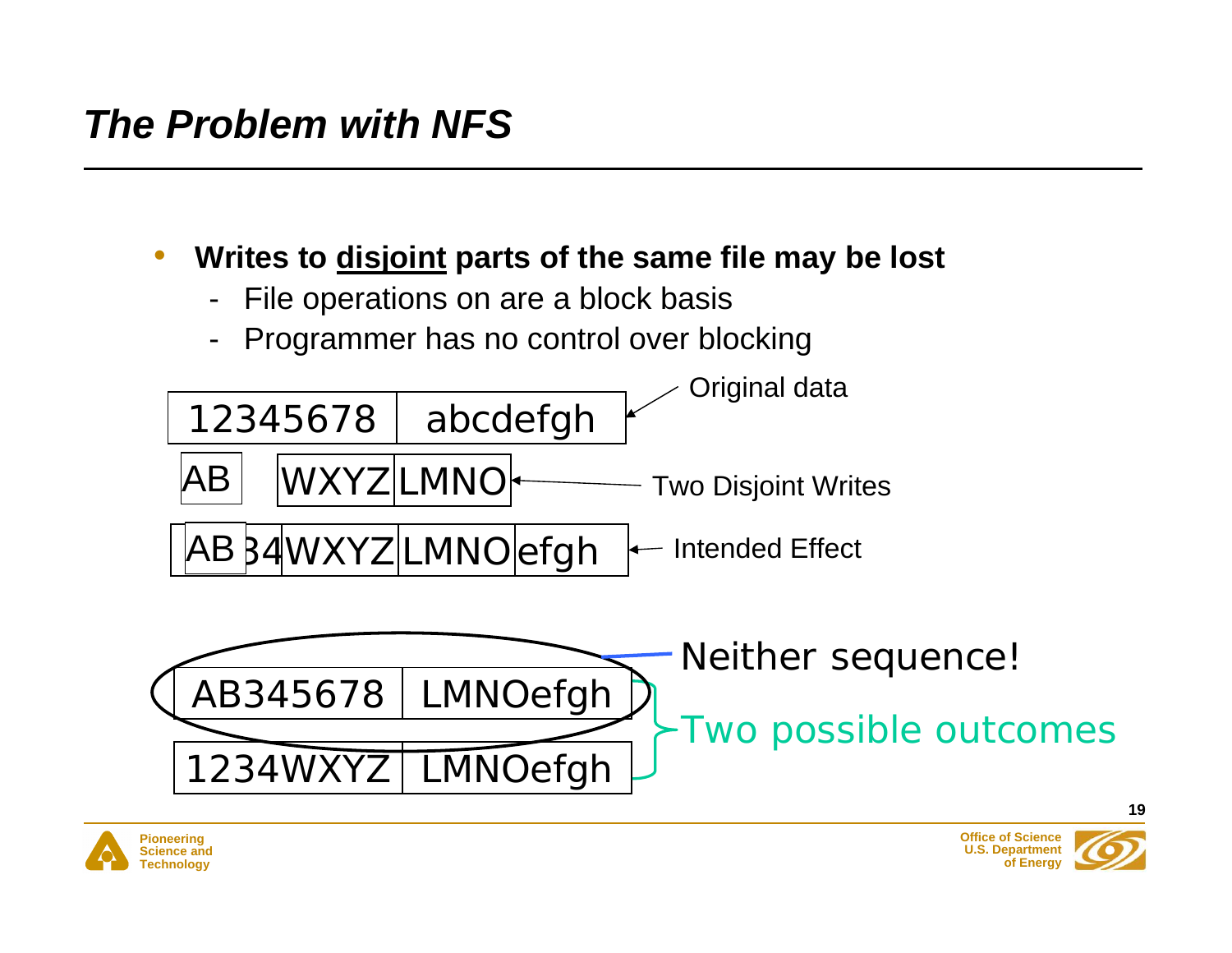- • **I/O operations visible only within the MPI "job" until special actions taken (e.g., MPI\_File\_sync or MPI\_File\_close)**
- •**Matches common use of files by scientific applications**
- $\bullet$ **Matches Fortran requirements**
- $\bullet$  **Are a form of relaxed consistency**
	- Data stored is well-defined
		- *Avoids the NFS problem*
	- Just not instantaneously visible to everyone
- $\bullet$  **A further advantage**
	- A parallel application, using MPI-IO, can easily create one file, rather than one per process
		- *Easier to manage for the user*
		- *Immediately suitable to post processing analysis tools*
- •**However, it can be tripped up by the file system…**



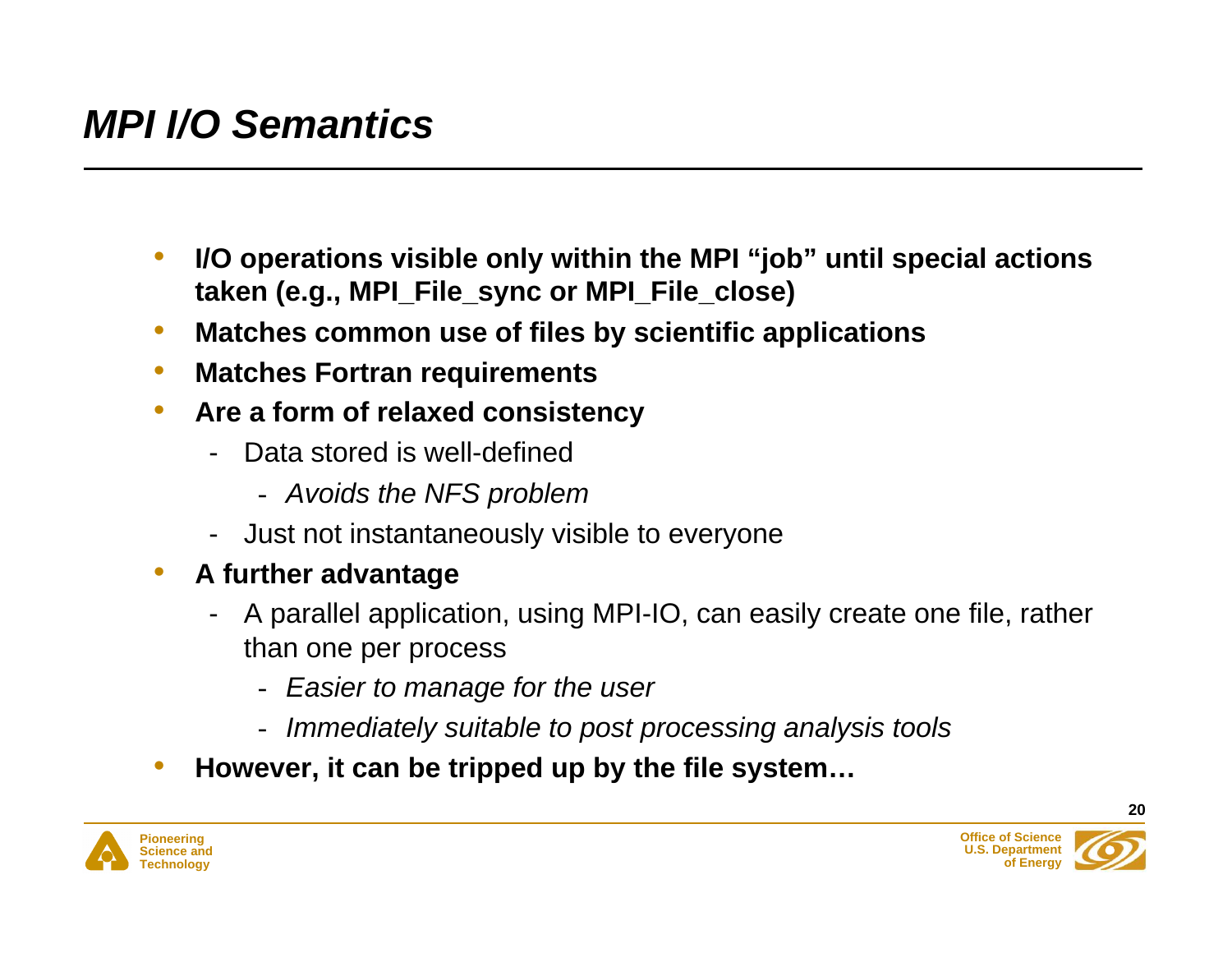## *Scalability of Common Operations: Creating Files*

- $\bullet$  **Even creating files can take significant time on very large machines!**
- $\bullet$  **Why?**
	- -It's complicated ☺
	- - …but it mostly has to do with the interface we have to work with and implications on synchronization
- •**What happens if we change this interface?**



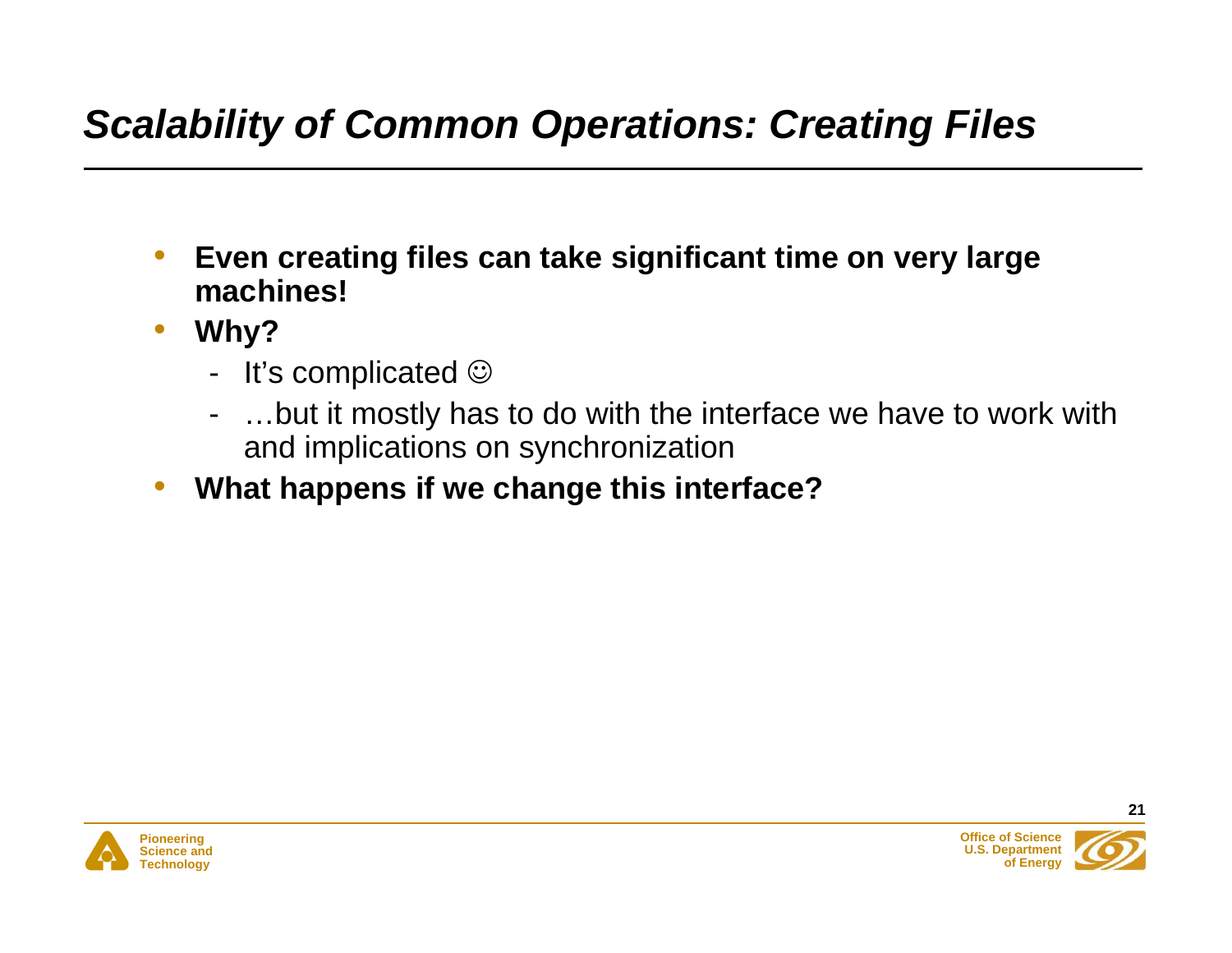## *Creating Files Efficiently*

- $\bullet$  **If we improve the file system interface, we get better performance**
	- -Better building block for MPI-IO

MPI File Create Performance (small is good)



Number of Processes

Thanks to Rob Ross and the PVFS2 team



POSIX file model forces all processes to open a file, causing a storm of system calls.



**22**A handle-based model uses a single FS lookup followed by a broadcast of the handle (implemented in PVFS2).



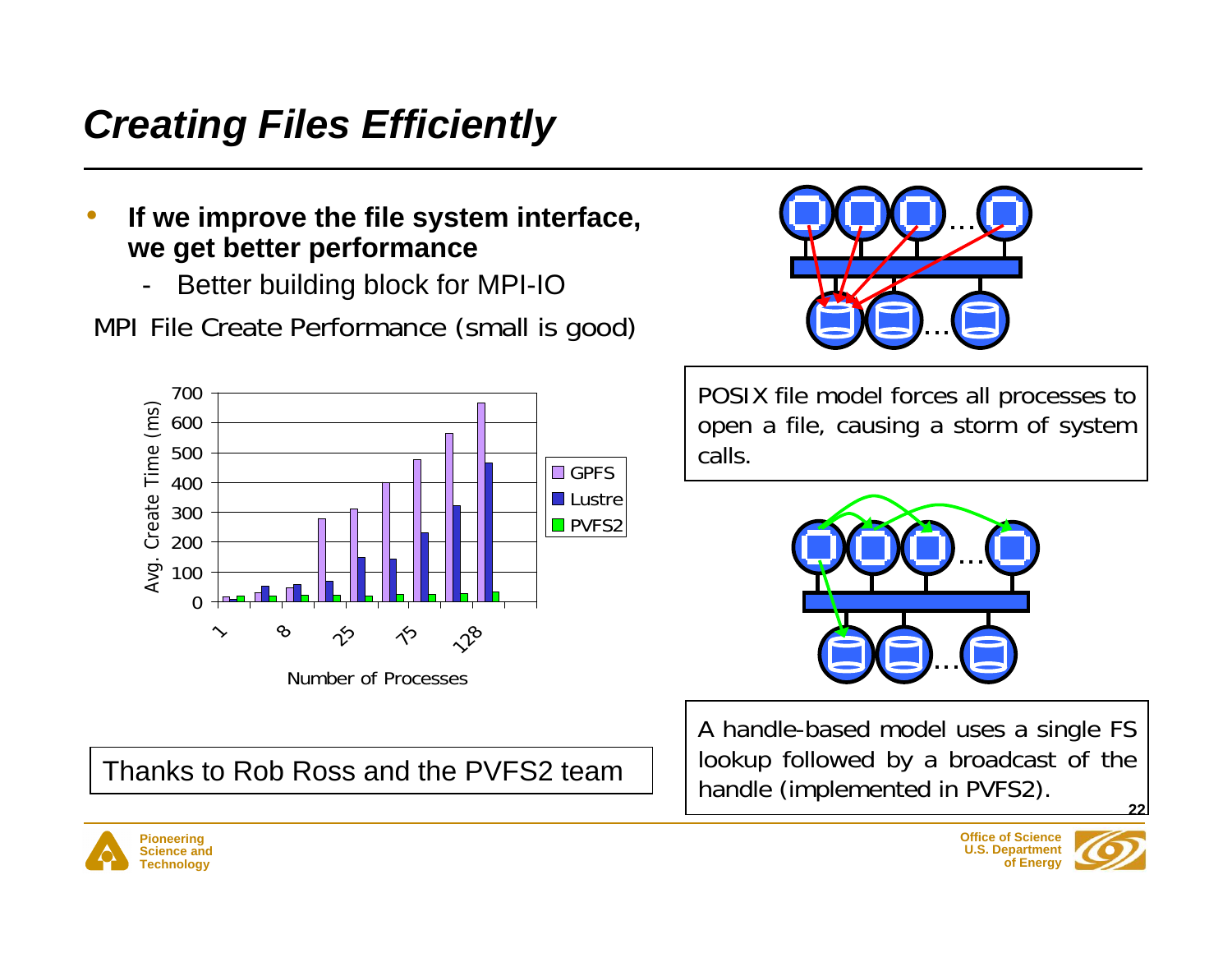#### $\bullet$ **GLUnix (1994)**

- Early parallel Unix tools developed at UCBerkeley
- - Central master, provides simplest, most reliable fault tolerance; adequate for the largest clusters of the day (64-100 nodes)

#### $\bullet$ **Scalable Unix Tools (1994)**

- Developed in response to need for faster (e.g., more scalable) tools for the IBM SP1 (ANL's 128 node system)
- - Many similar tools, extending Unix commands to clusters, have been developed since
- $\bullet$  **Bproc (~1999)**
	- Linux extension for providing a distributed process space
- $\bullet$  **openMosix (2002)**
	- Linux extension for single system image
- • **MPISH (2005)**
	- -Parallel shell language based on MPI
- •**System/Shell Programming with data-parallel models**



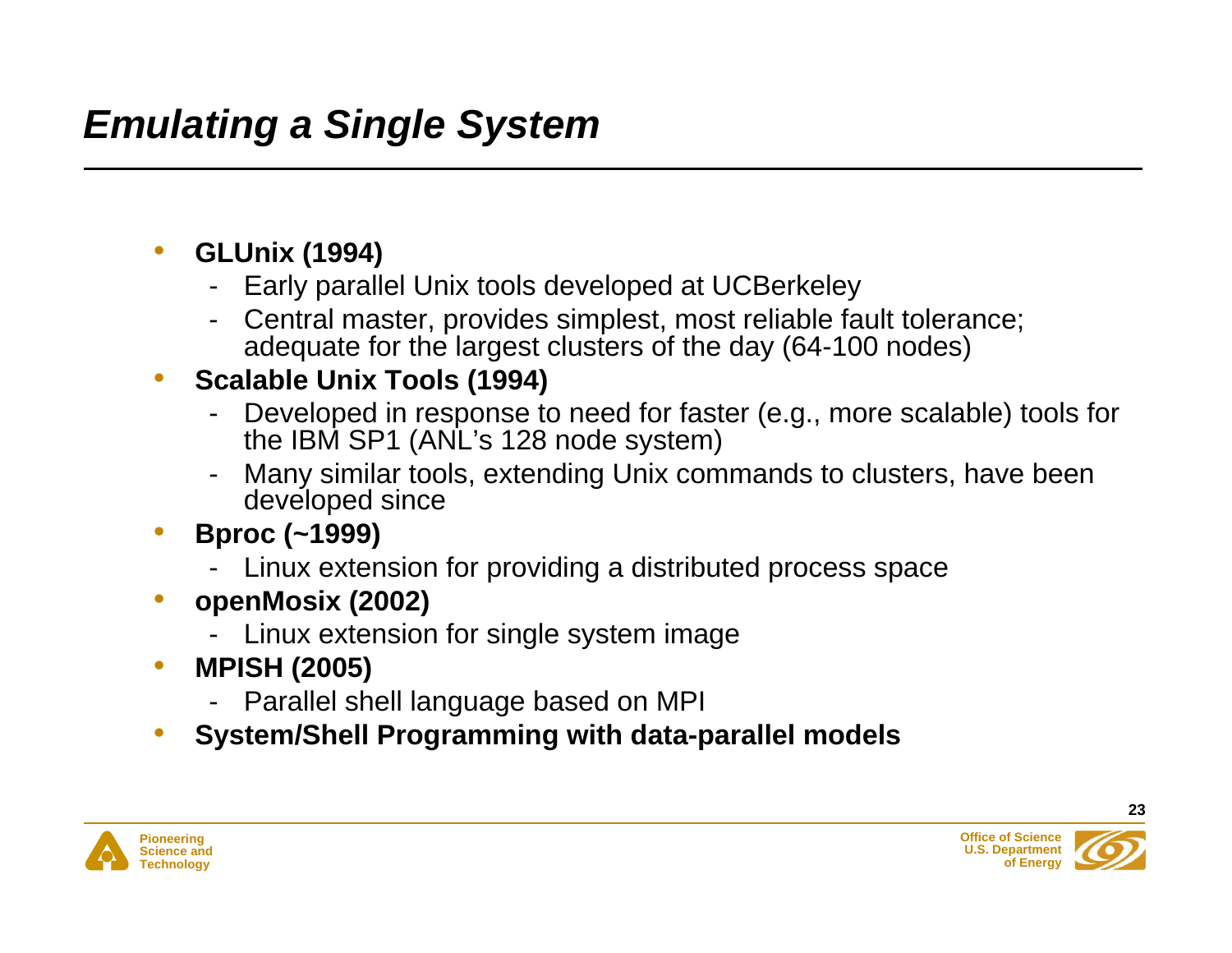# *A Concurrent Benchmarking Script*

 $\bullet$  #!/usr/bin/env mpish2 rank=`rank.mpi` slot="AA"size="2"base="0"count="0"while  $[$  "\$slot" == " $/$  concu<br>index=`expr \$rarik -  $\delta$ puase if [ "\$index" -lt "\$size" ] ; then slot="\$count" elsecount=`expr \$count + 1` base=`expr \$base + \$size` size=`expr \$size "\*" 2` fidoneThese executeconcurrently

Narayan Desai, Rick Bradshaw, and Rusty Lusk – For more info, see http://www.mcs.anl.gov/cobalt/

•time.mpi -t "size=full" progname

case \$slot 1) time.mpi -t "size=2" progname ;;<br>;; 2) time.mpi -t "size=4" progname ;;<br>;; 3) time.mpi -t "size=8" progname ;;<br>;; 4) time.mpi -t "size=16" progname ;;<br>;; esac

Parallel programs have ".mpi" extension





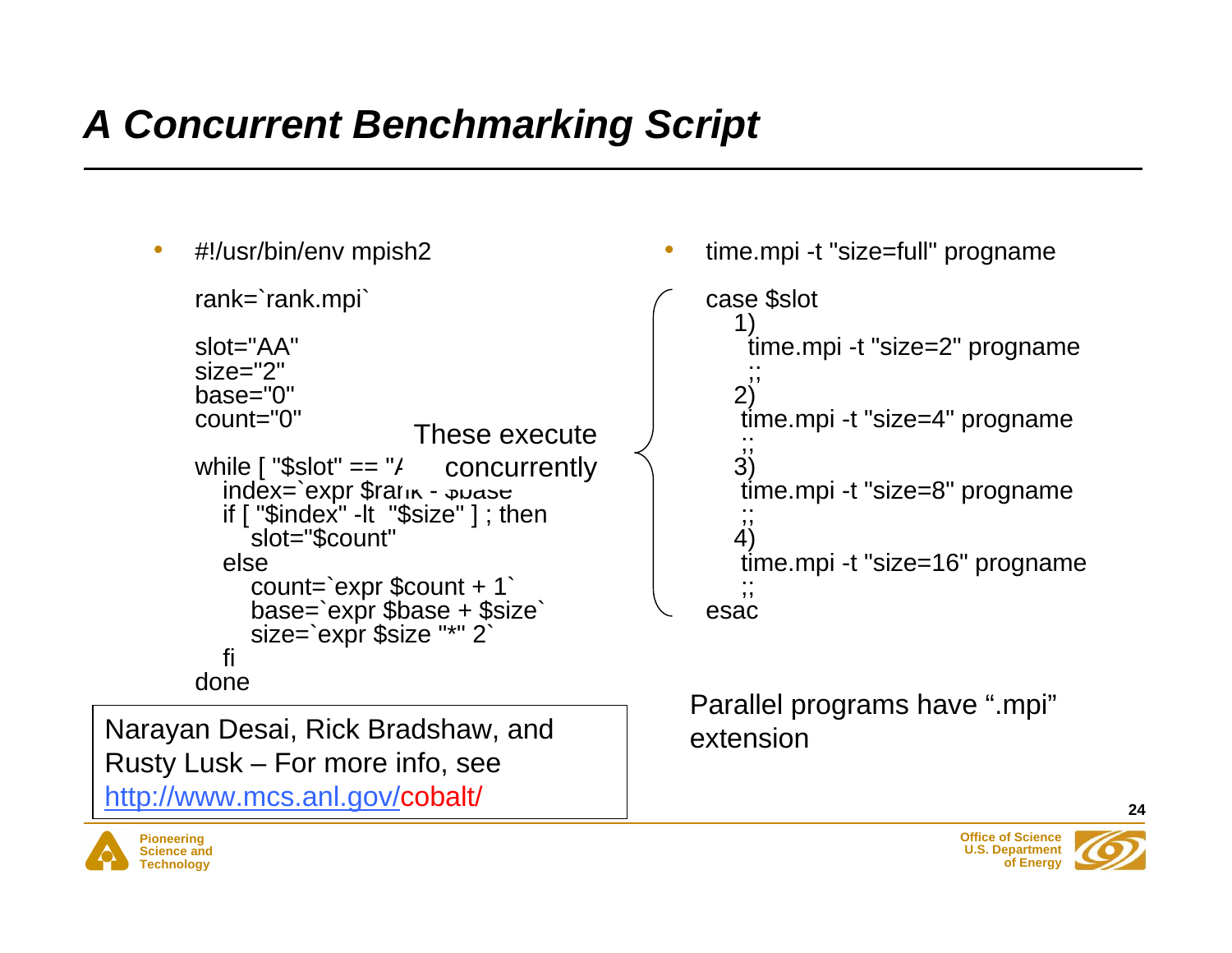## *Features of MPISH*

#### $\bullet$ **Data-parallel model**

- Actions on collections of processes
- Arbitrary collections of processes
	- *Not just all (MPI\_COMM\_WORLD)*
- $\bullet$  **Ultimate Vision**
	- From high-level, scalable system software components to a high-level, scalable language for controlling clusters
		- boot\_up\_cluster(configfile);
		- if (cluster\_broken);
			- fix\_it;
		- else
			- main\_loop();
			- •…
- • **Leverages MPI implementation**
	- For example, can use optimized MPI collective communication, such as MPI Bcast, for file and executable staging
	- MPI-based version much faster and more robust than special purpose filestaging code developed for a large cluster
	- Leads us to the last step on our journey…



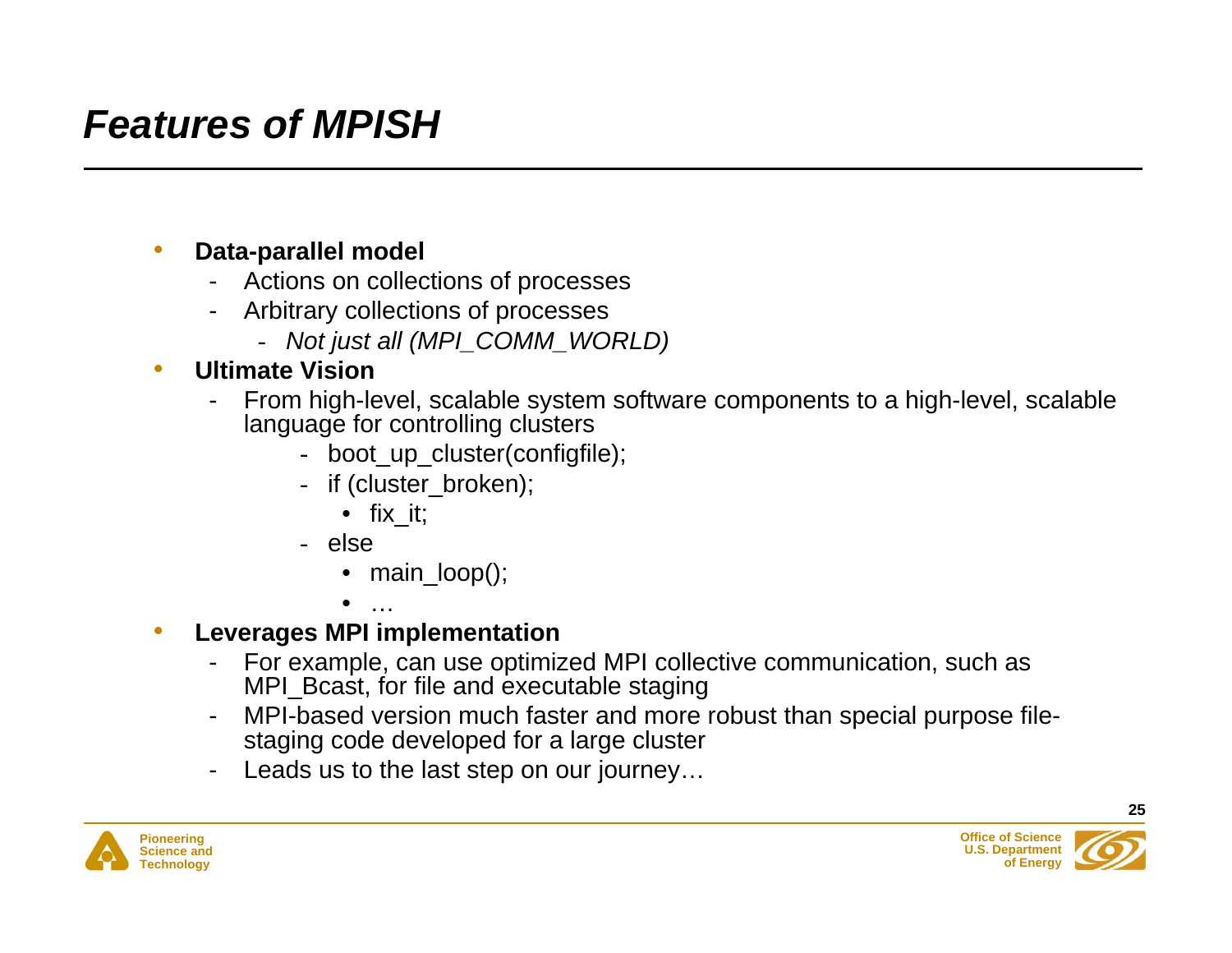## *Building on the Work of Others*

- • **Real progress often comes from adding to and extending existing tools**
	- MPI is an example
		- *Successfully raised the level of abstraction beyond proprietary messagepassing systems*
		- *Support for libraries (e.g., PETSc, ScaLAPACK, many others) allowed "MPIless programming" (including several Gordon Bell Prize winners)*
		- *Leverages (and depends upon) advances in compiler technology, threads, development tools*
	- Exchanges some *potential* advantages from "mudball" integration with clean, component interfaces
	- Only a first, small step in parallel programming environments
- $\bullet$  **It is time for clusters to embrace this**
	- Example: system management components
	- Goal: Build an ecosystem of tools
		- *Let competition accelerate tool development*
	- Be wary of software that takes control
		- *How many different kernel patches can you use to build a workable system?*



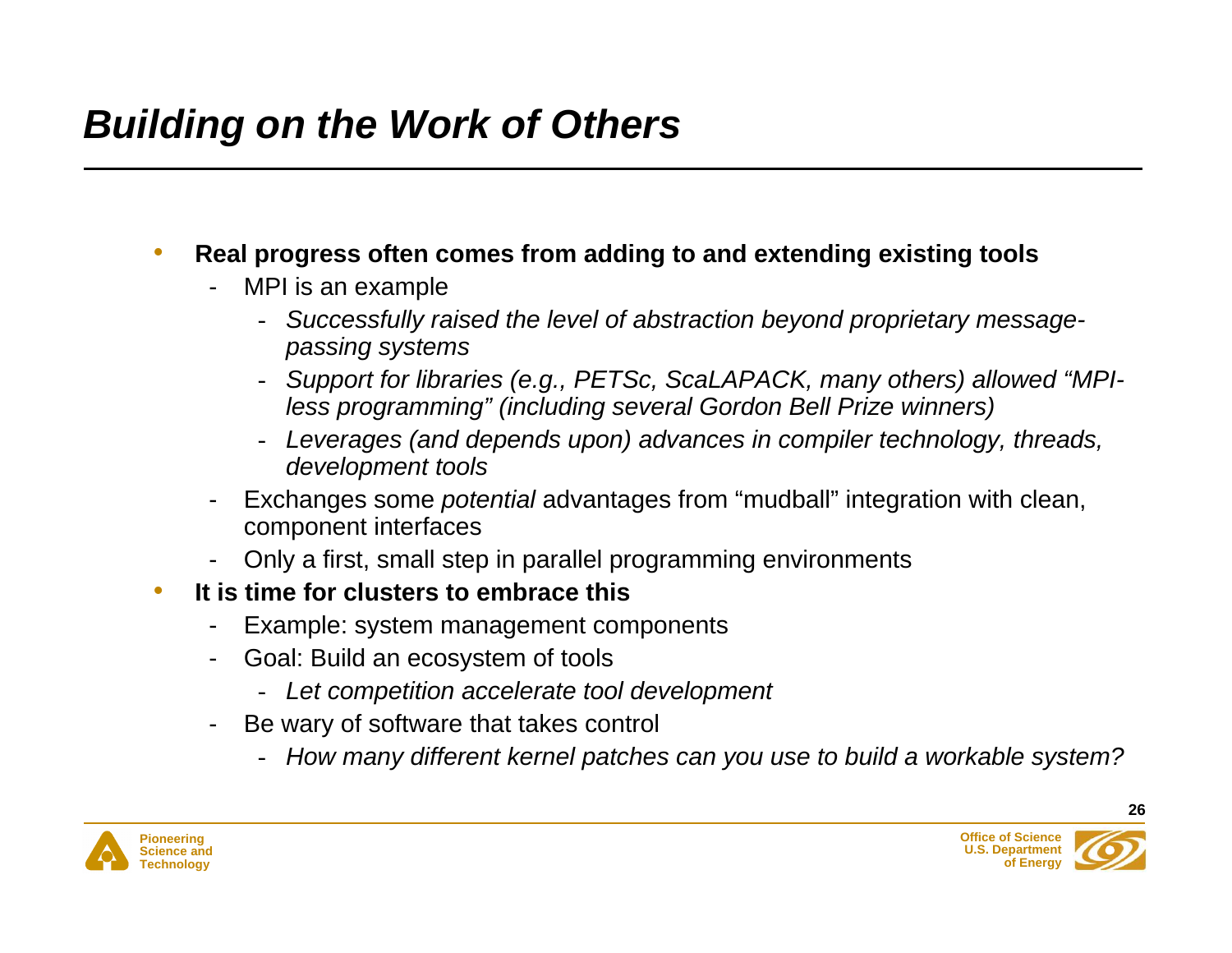### *Scalable Systems Software SciDAC Components*



**Pioneering Science andTechnology**

**Office of Science U.S. Department of Energy**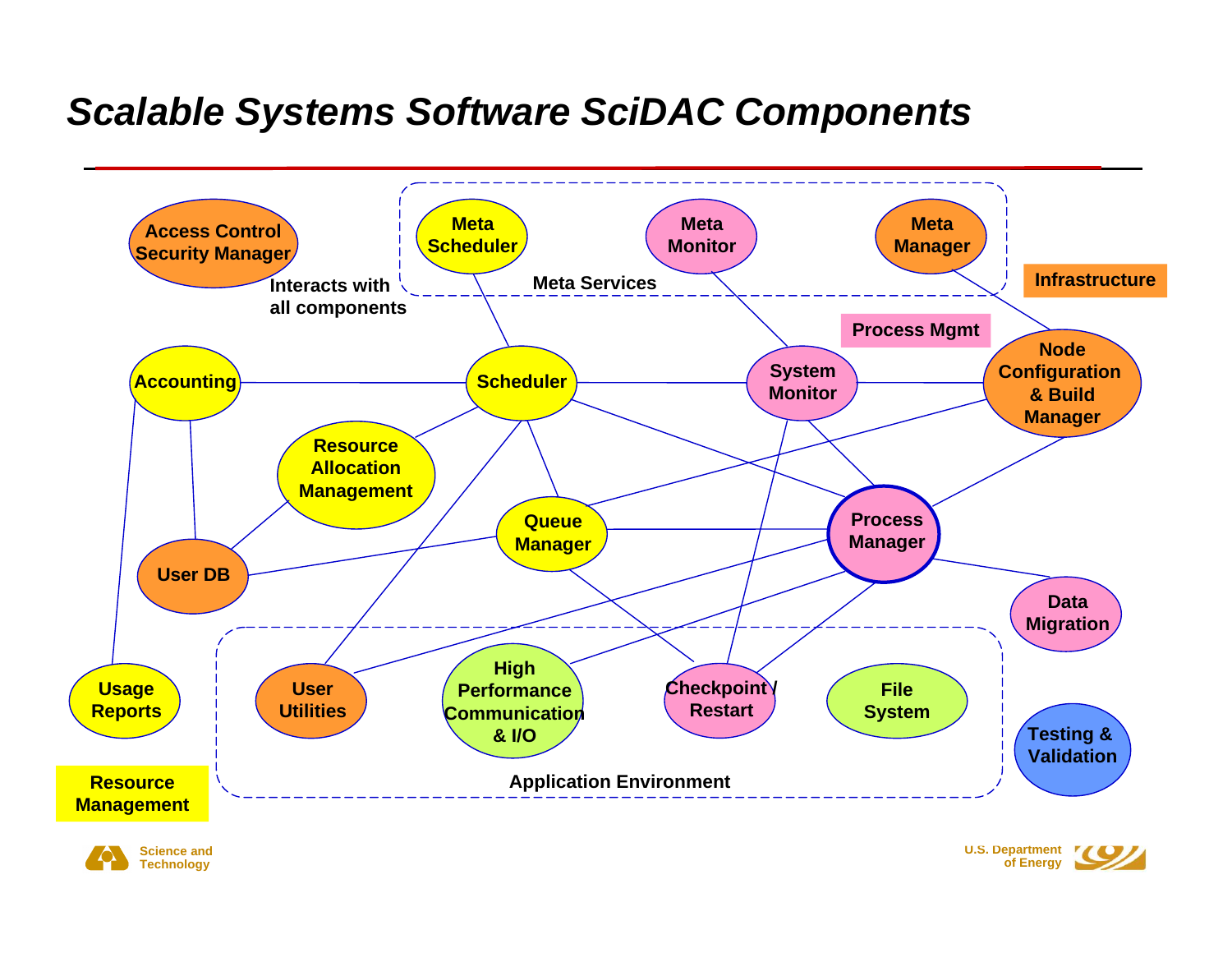- • **Component architecture based on the SciDAC Scalable System Software project**
	- - Provides easy portability to new platforms, currently supports clusters running Linux and MacOSX, and BG/L systems
	- -Highly customizable – only 5K lines of component code
	- - Well-definied interfaces provide mechanism for ad-hoc usage of component data
- $\bullet$  **Think collectively:** 
	- -Collective operations on nodes
	- Allreduce on the return codes
	- -Split nodes into "communicators"
	- -Collectively handle those that succeeded
	- -Collectively handle those that failed



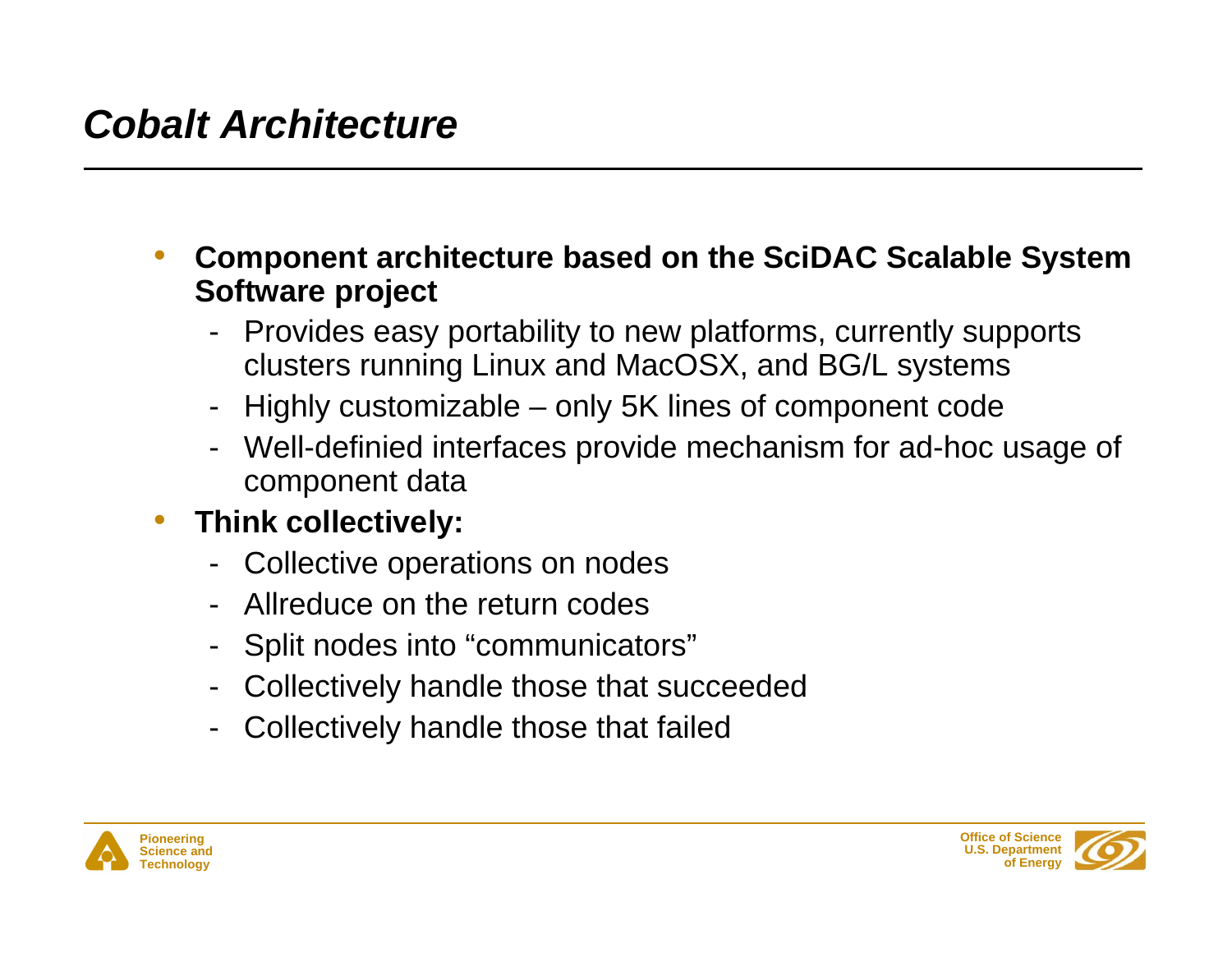"In August 1991, the Sleipner A, an oil and gas platform built in Norway for operation in the North Sea, sank during construction. The total economic loss amounted to about \$700 million. After investigation, it was found that the failure of the walls of the support structure resulted from a serious error in the finite element analysis of the linear elastic model."

(http://www.ima.umn.edu/~arnold/disasters/sleipne r.html)